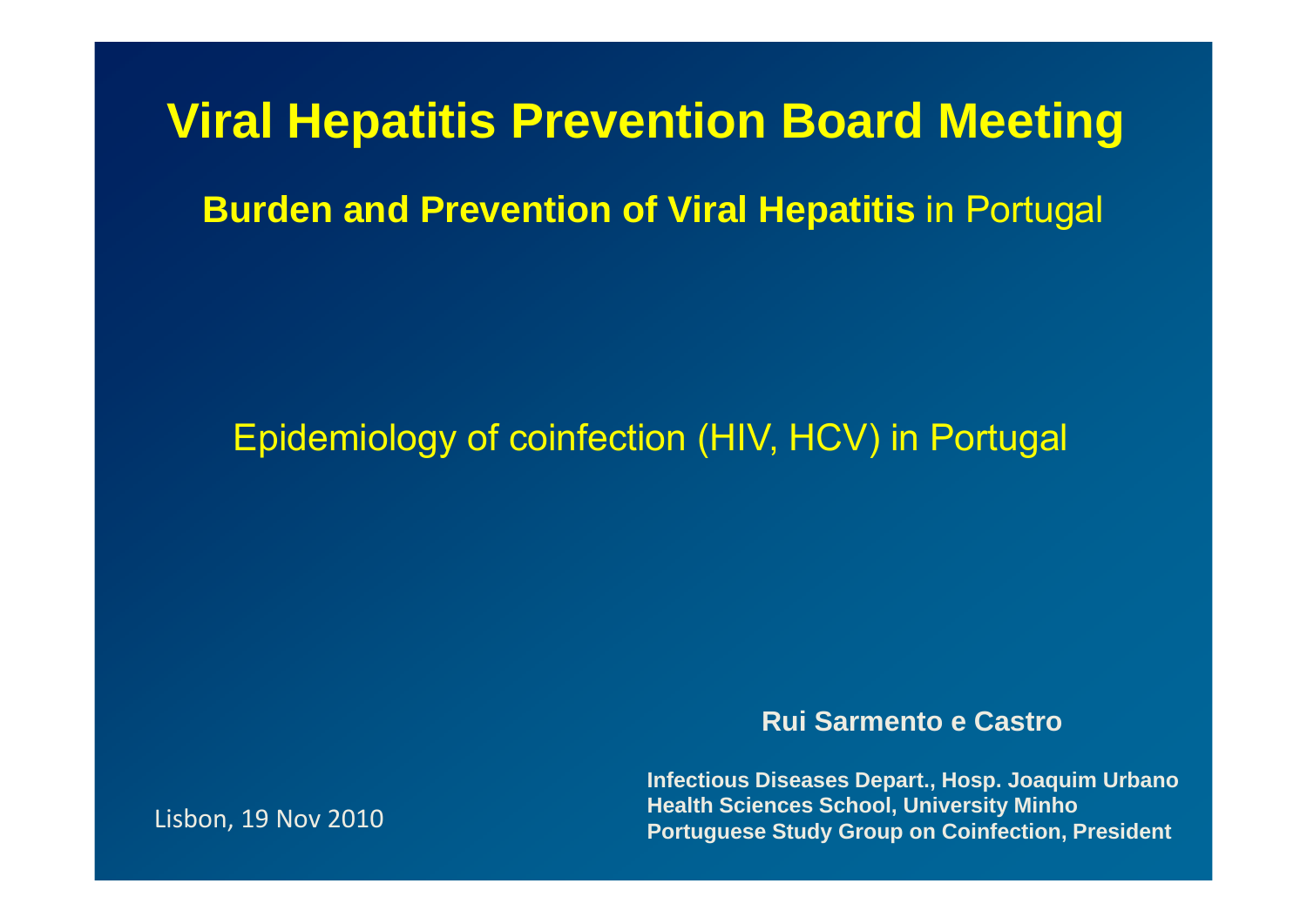#### **PORTUGAL**

#### **HIV and AIDS cases reported by year and stage of infection**



 $N = 37793$ 

#### **CVEDT <sup>31</sup>‐03‐<sup>2010</sup> <sup>=</sup> 37793 Year of diagnosis**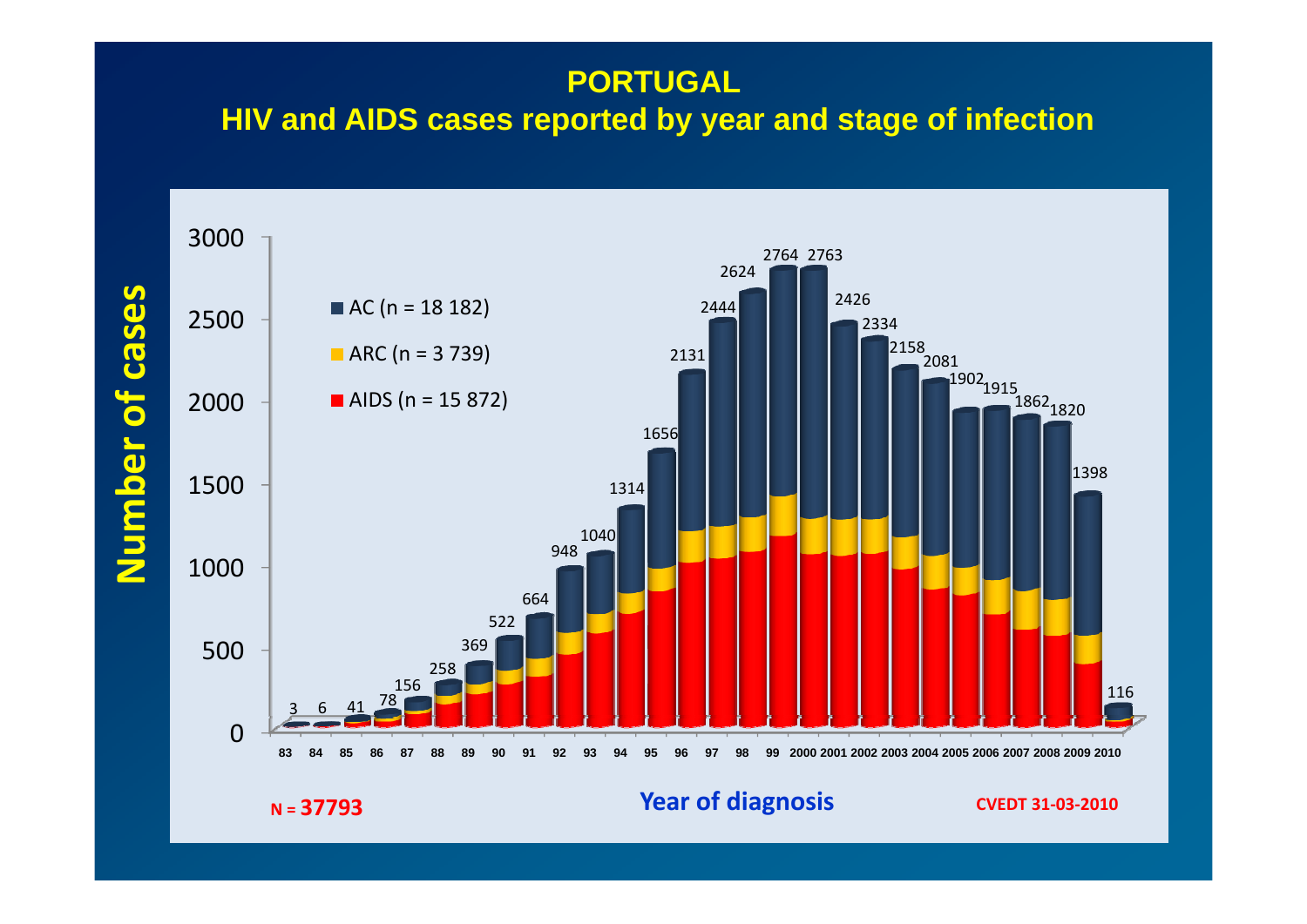## **PORTUGAL AIDS cases by gender**

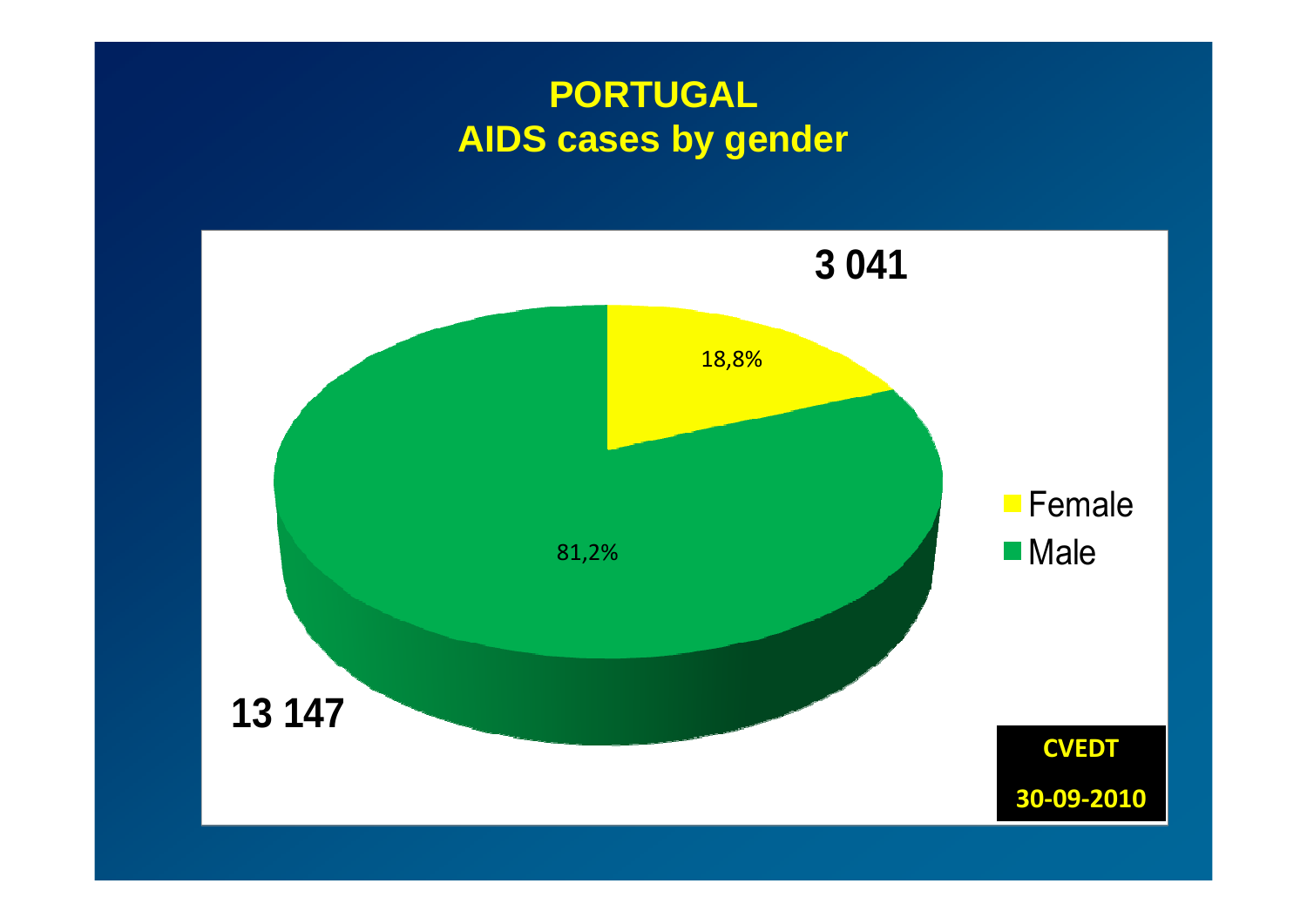# **PORTUGAL AIDS cases by age**



**CVEDT**

**‐09‐2010**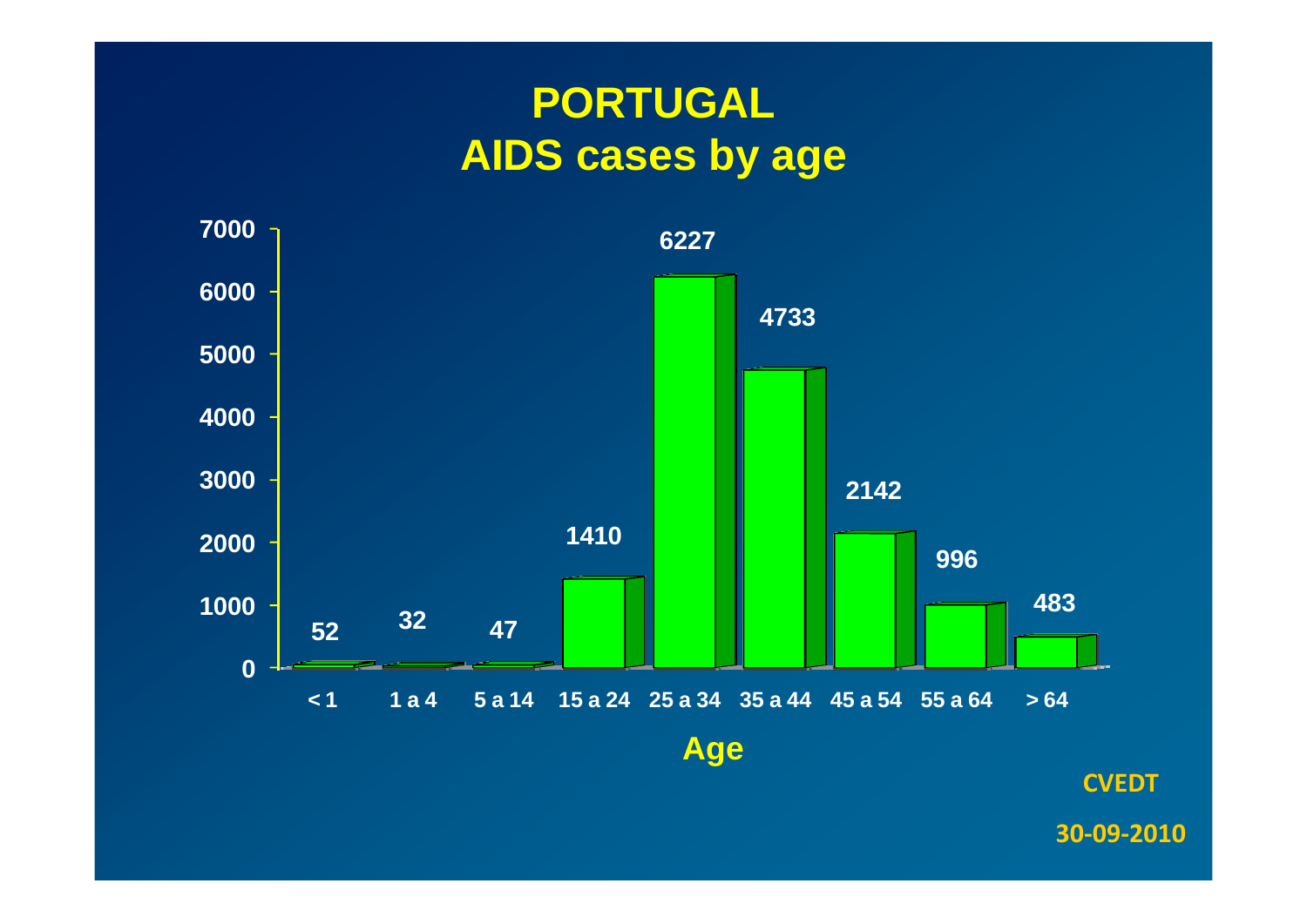#### PORTUGAL

#### AIDS cases by transmission category

**Total <sup>=</sup> 16 189**



**CVEDT 30‐09‐2010**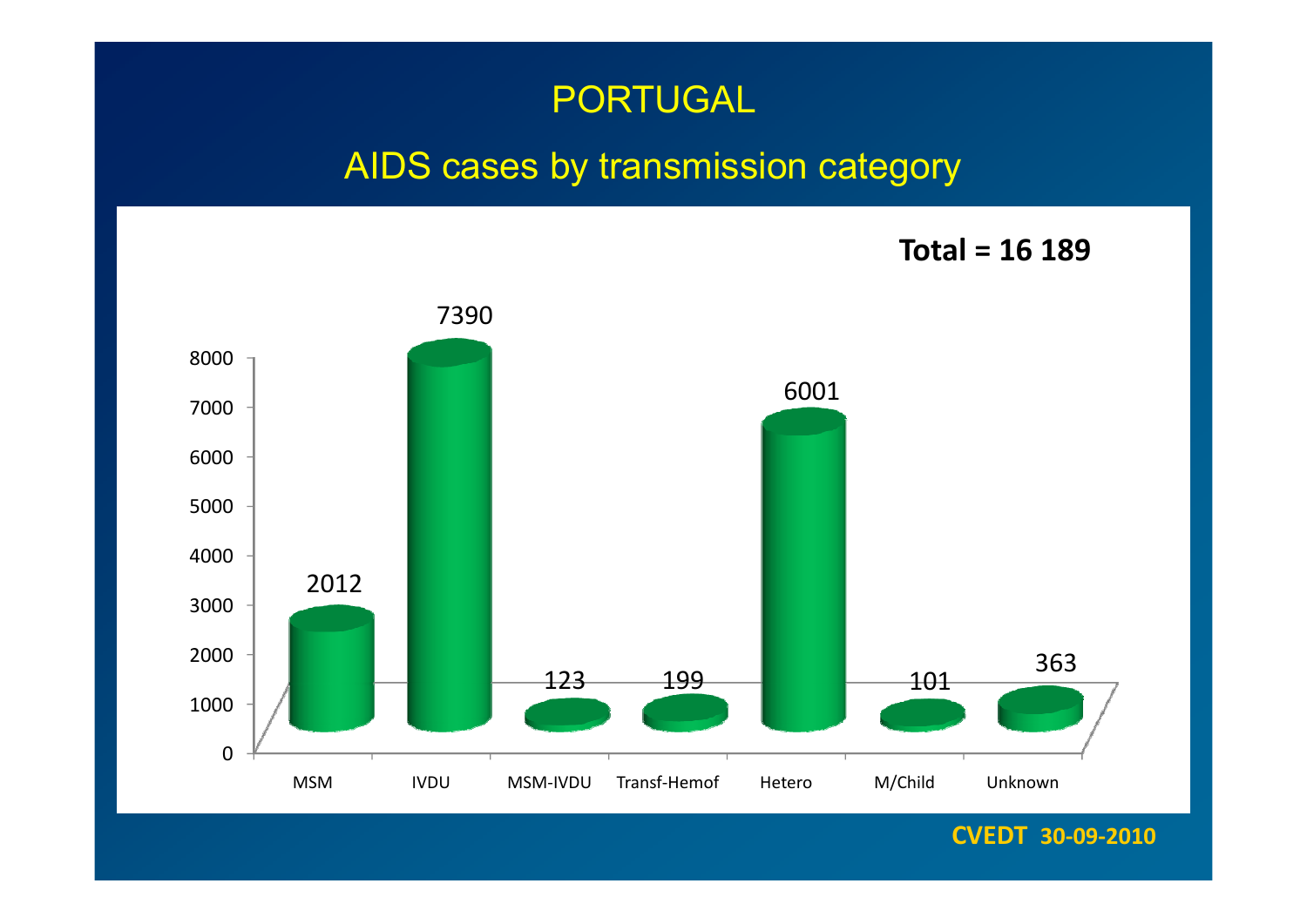#### **PORTUGAL**

**New AIDS cases: trends by transmission category**



**Year of diagnosis CVEDT <sup>31</sup>‐12‐<sup>2009</sup>**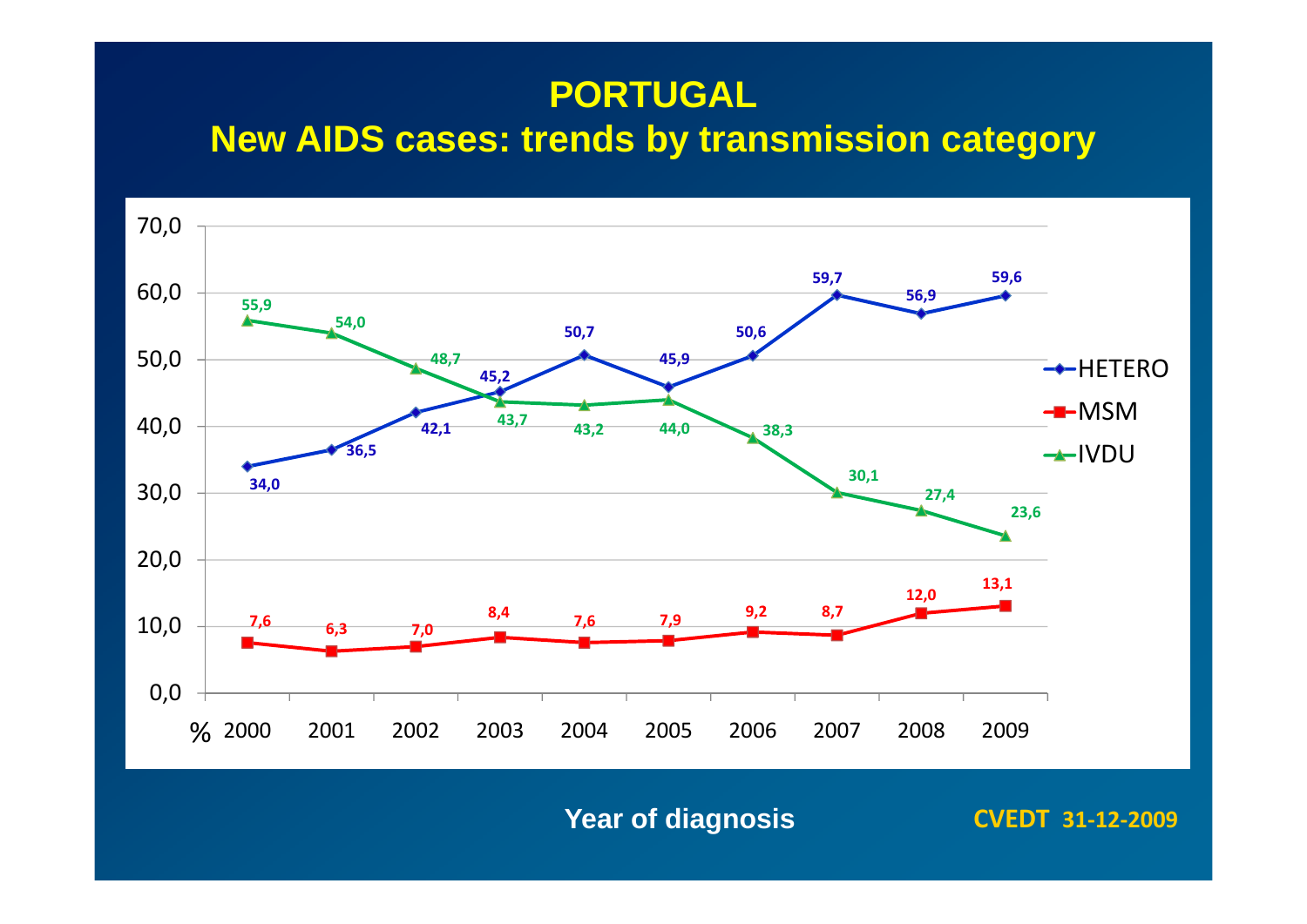#### **PORTUGAL AIDS cases: death by transmission category**



 $N = 7475$ 

**CVEDT <sup>31</sup>‐12‐<sup>2009</sup> <sup>=</sup> <sup>7475</sup>**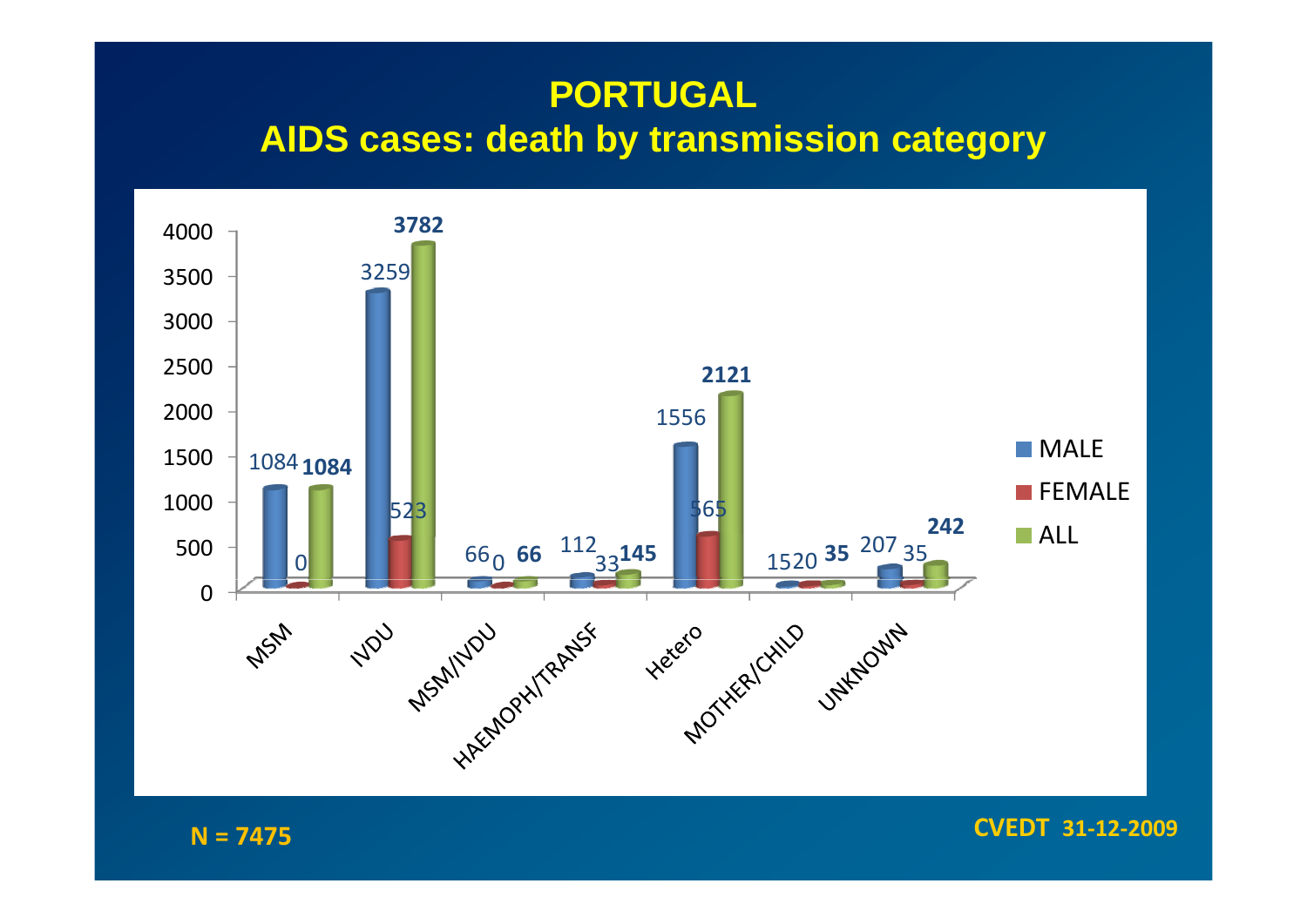## **PORTUGAL AIDS cases: mortality by opportunistic disease**



#### **CVEDT 31‐03‐2010**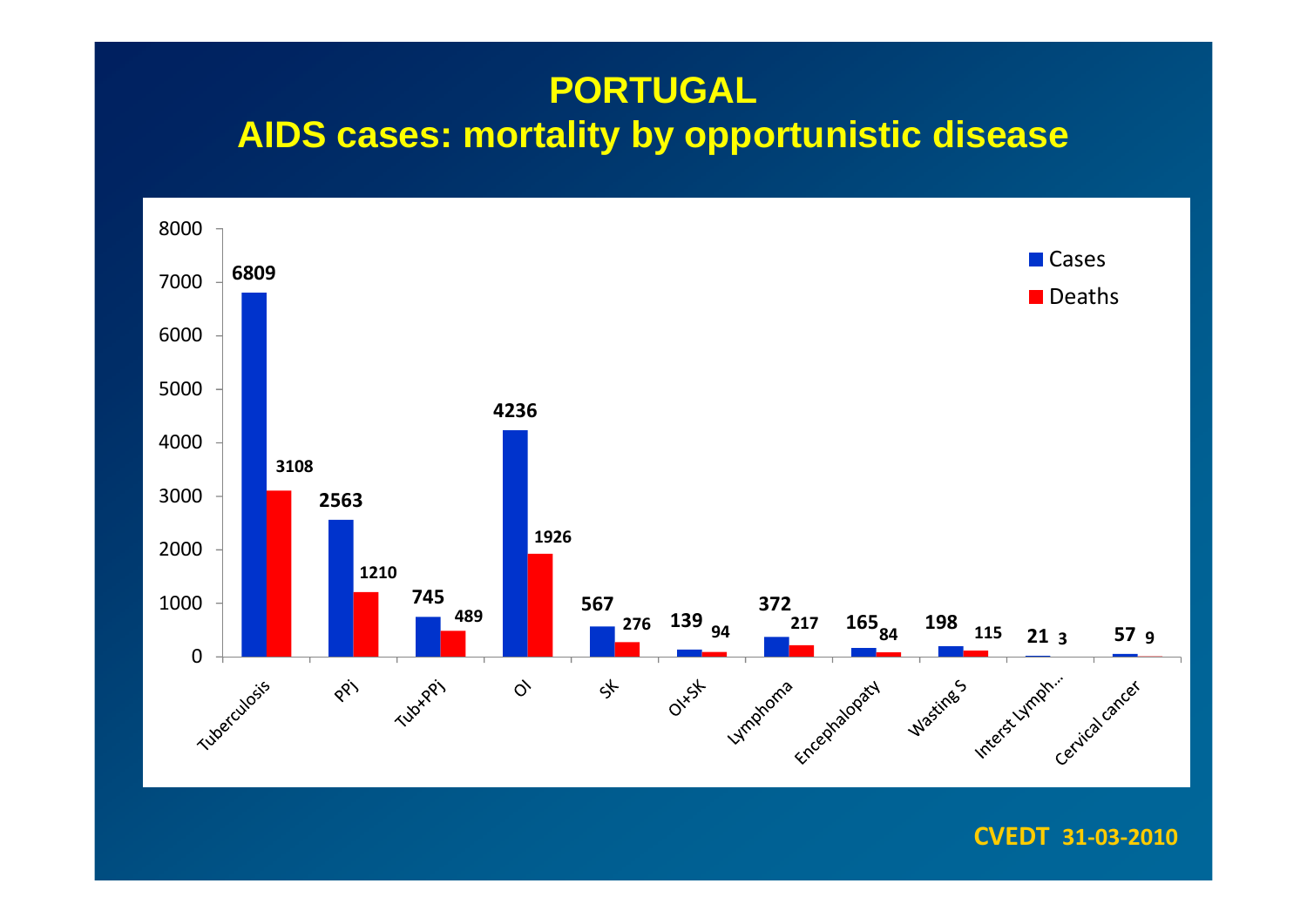#### **Prevalence of hepatitis C in the HIV population (1960/5957 patients = 33%)**



Rockstroh et al. J Inf Dis 2005;192:992–1002

**Regions: Central North East**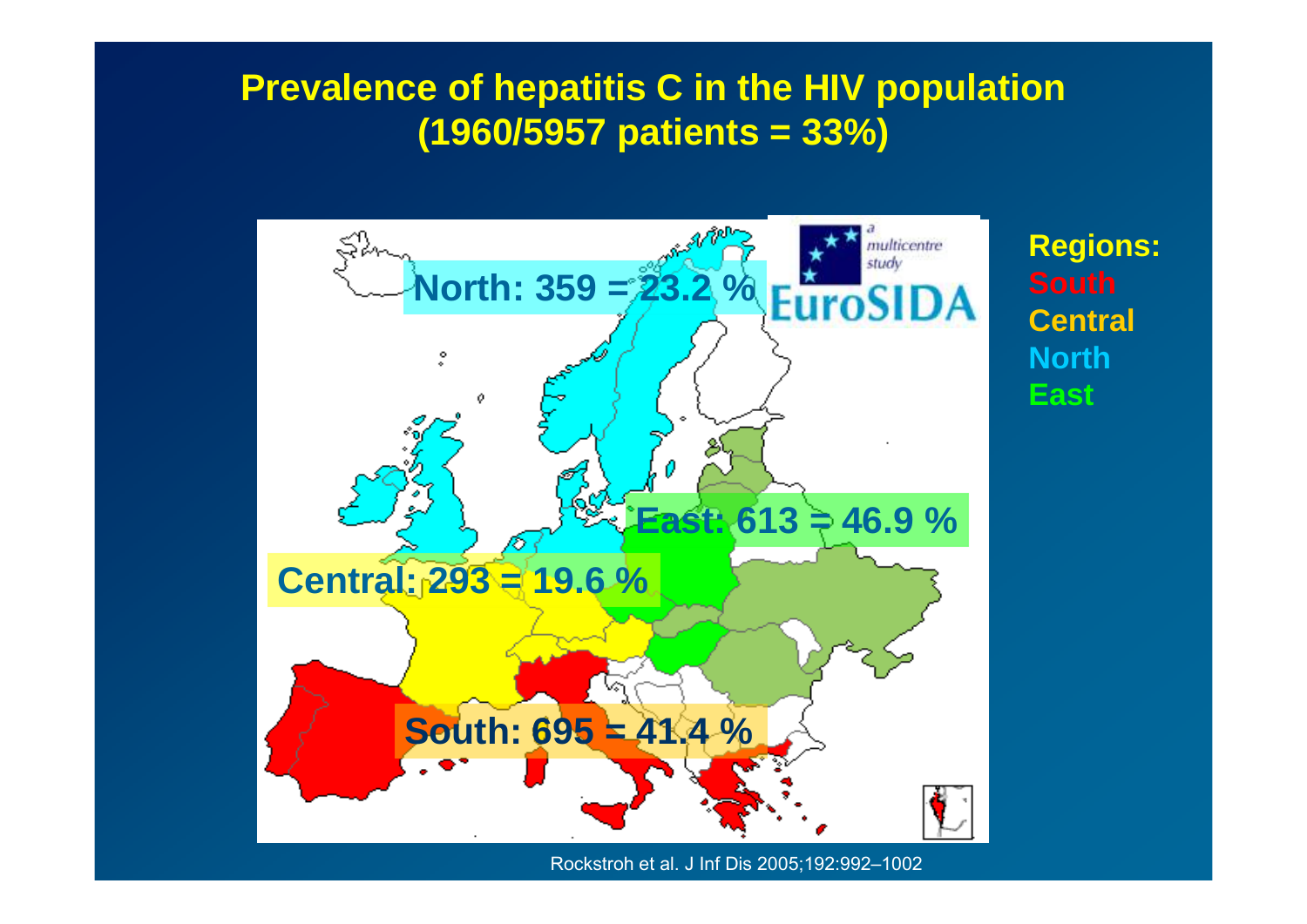

# **Epidemiology of HCV in Portugal**

#### • **Estimated HCV prevalence: 1.0 to 1.4% 100.000-140.000**

**Rui Tato Marinho, DGS**

- • **Number of reported cases of HIV Infection: 38.000 CNLCS, 2009**
- $\bullet$  **Estimated prevalence in the South of Europe: 41.4% Eurosida, 2005**
- $\bullet$ **Estimated number of coinfected patients (HCV/HIV): 15.732**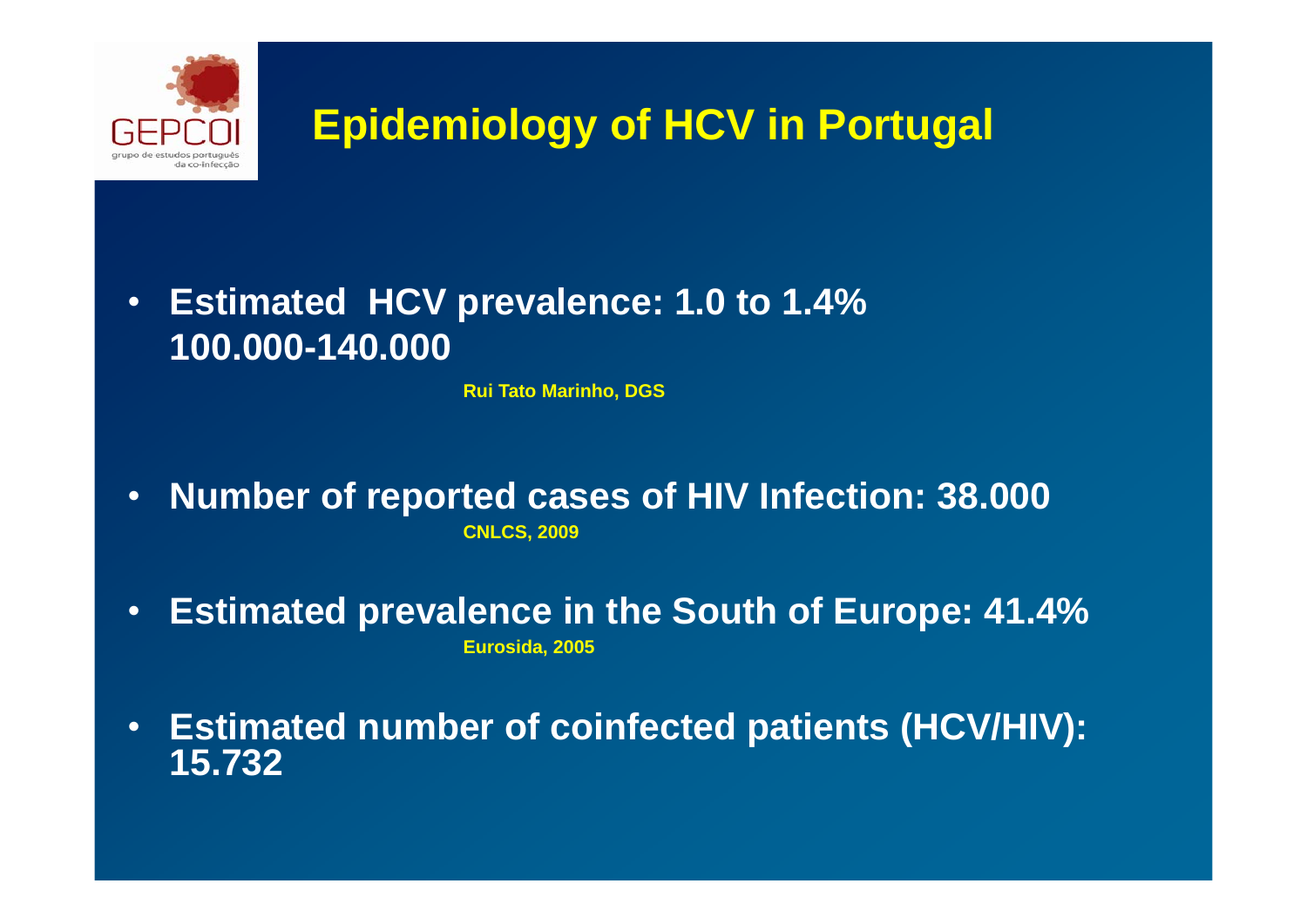

# **Epidemiology of HCV in Portugal**

#### **HCV monoinfected** *versus* **HCV /HIV coinfected patients**

#### •**AIM and Methods**

- • Evaluation of differences between HIV negative and HIV positive patients infected with HCV
- $\bullet$ Retrospective, transversal, multicentric survey
- $\bullet$ Participation of 10 hospitals (ID, IM, Gastroenterology)

Monoinfected 783

Coinfected 1650 pts

Organized by the Portuguese Study Group on HIV/Hepatitis coinfection

Data were analyzed for statistical significance by student t test or non parametric test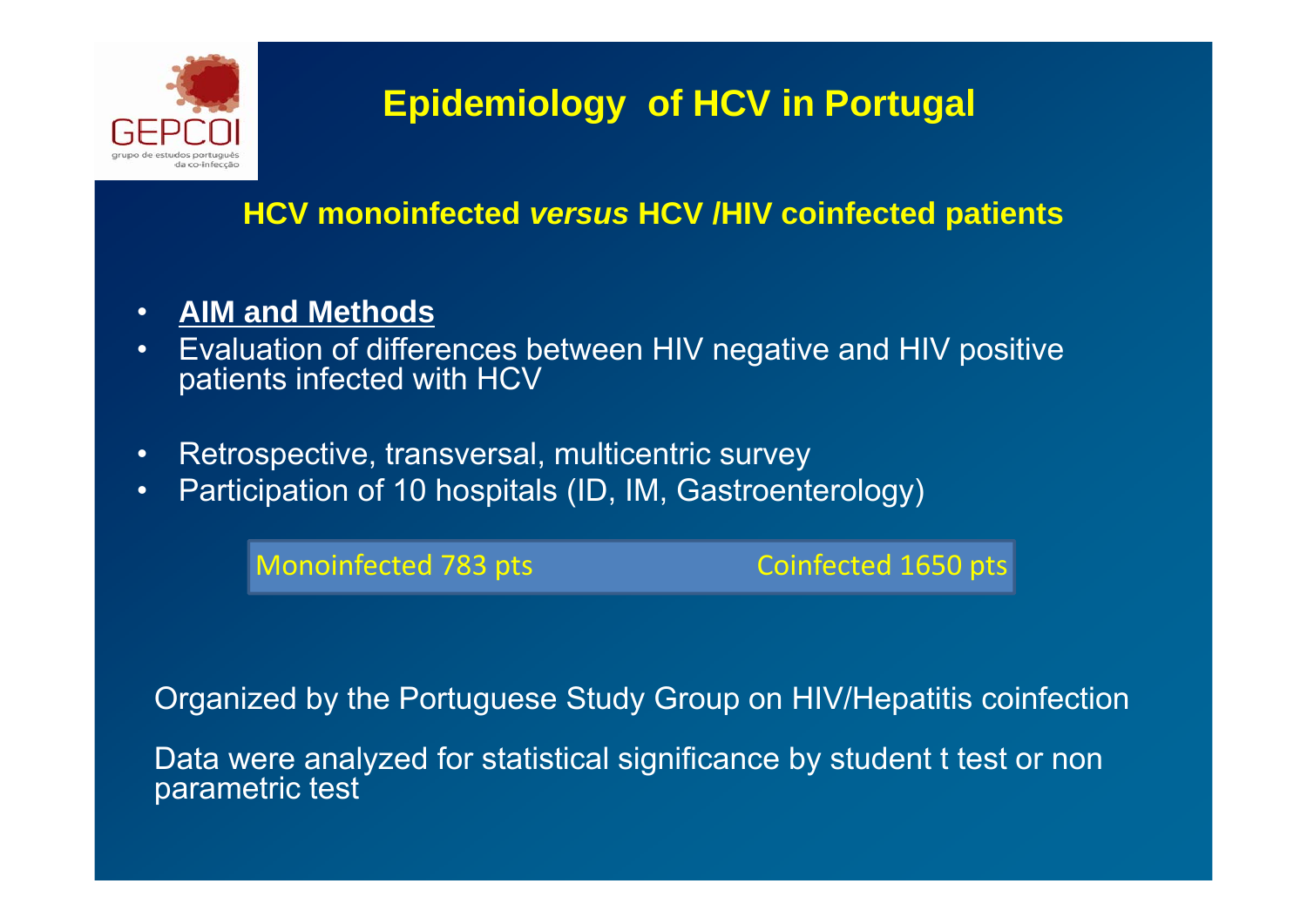

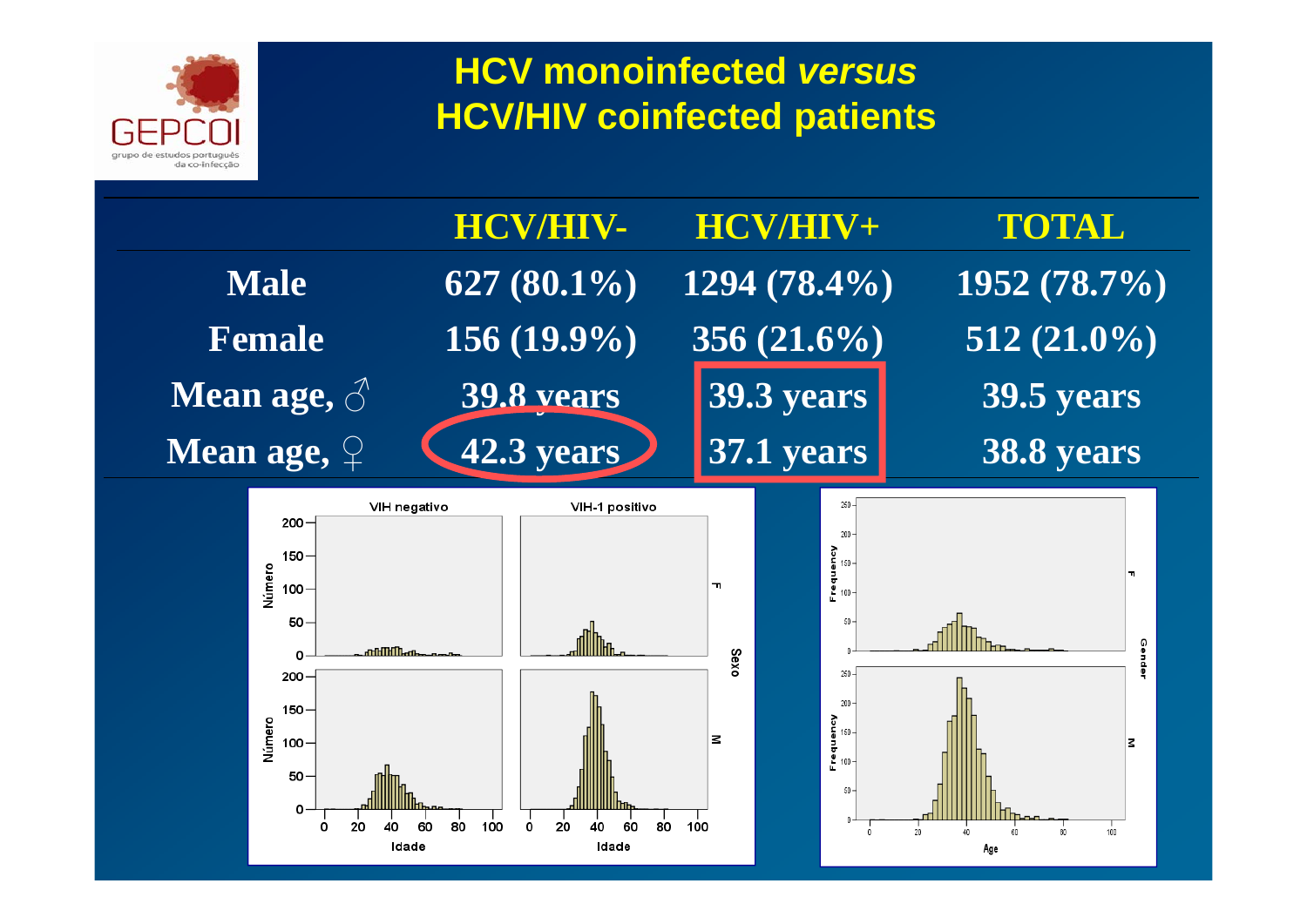

#### **Transmission**

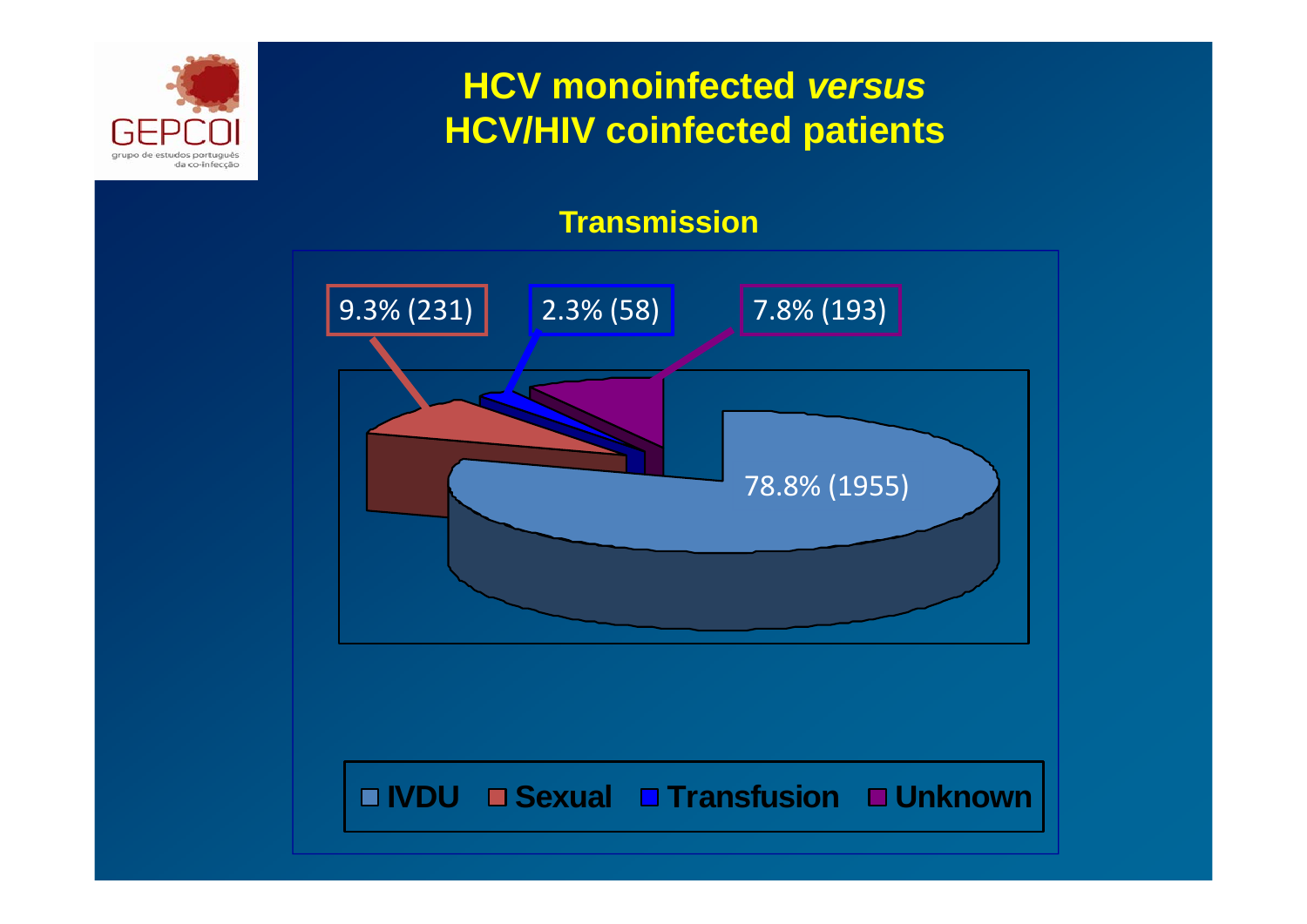

#### **Transmission by HIV status**

#### HIV ‐

 $\overline{\phantom{a}}$  . HIV and the contract of the contract of the contract of the contract of the contract of the contract of the contract of the contract of the contract of the contract of the contract of the contract of the con +

> IVDUUnknowTransfSexual

Risco.

π

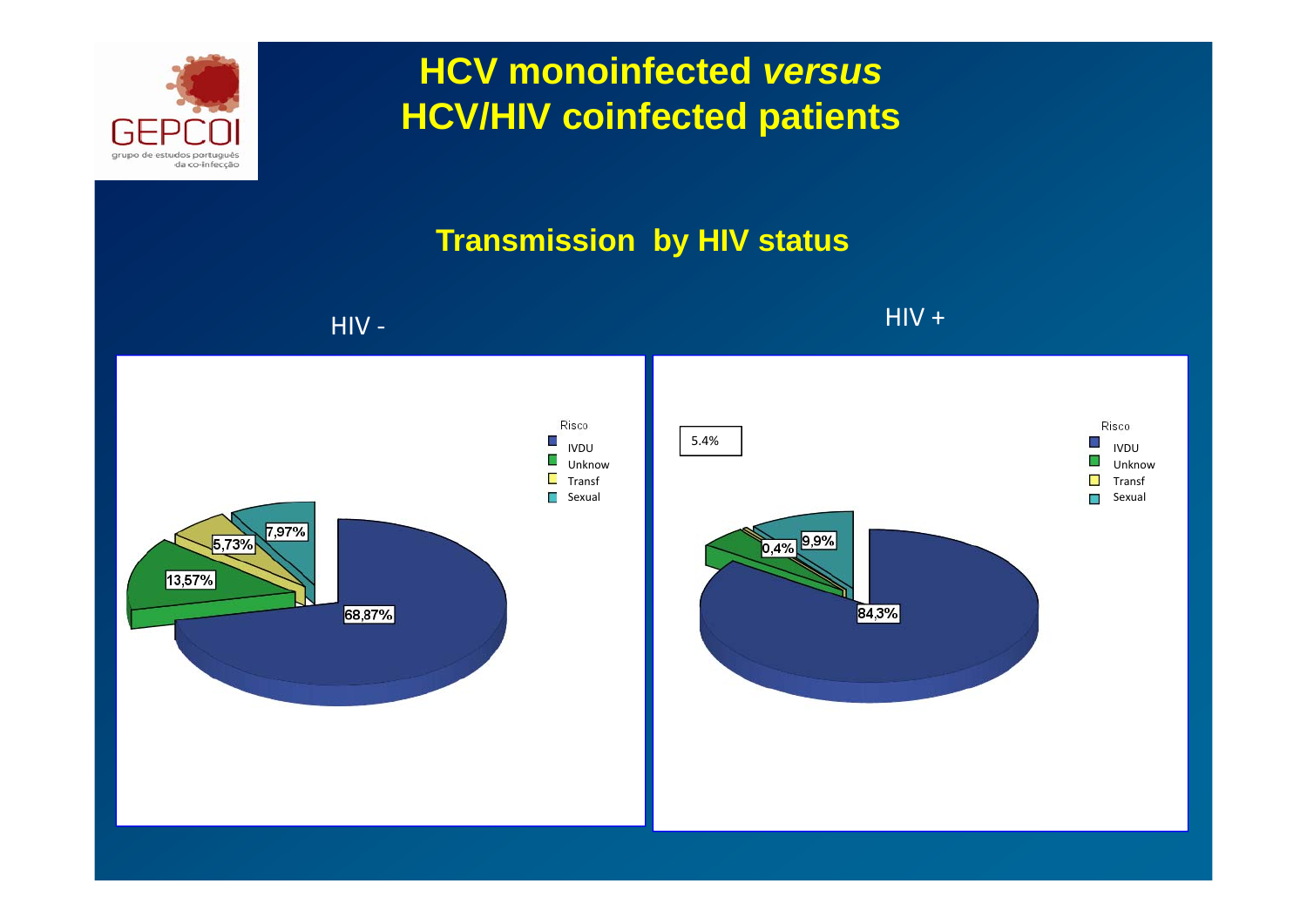

Frequency

Frequency

## **HCV monoinfected** *versus* **HCV/HIV coinfected patients**

#### **Genotype distribution**



**Genotype**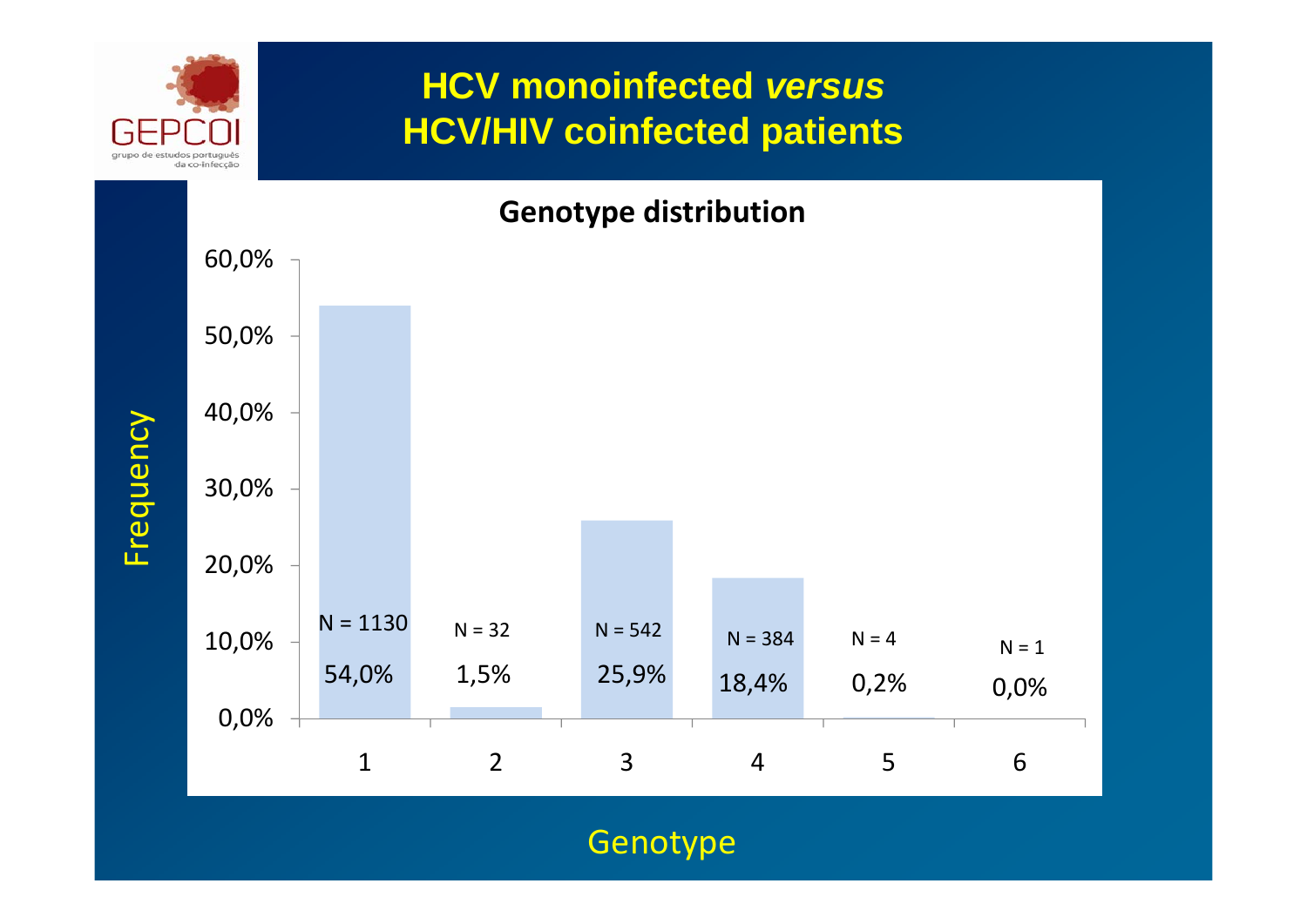

|                       | <b>HCV/HIV -</b> | HCV/HIV+       | <b>TOTAL</b>                                       |
|-----------------------|------------------|----------------|----------------------------------------------------|
| <b>HCV Genotype 1</b> | 384 $(52.7\%)$   |                | $\overline{128}$ (54.9%) $\overline{1112}$ (54.0%) |
| <b>HCV Genotype 2</b> | $12(1.6\%)$      | $20(1.5\%)$    | $32(1.5\%)$                                        |
| <b>HCV Genotype 3</b> | 209(28.7%)       | $321 (24.2\%)$ | 530 $(25.9\%)$                                     |
| <b>HCV Genotype 4</b> | $123(16.9\%)$    | $255(19.3\%)$  | $378(18.4\%)$                                      |

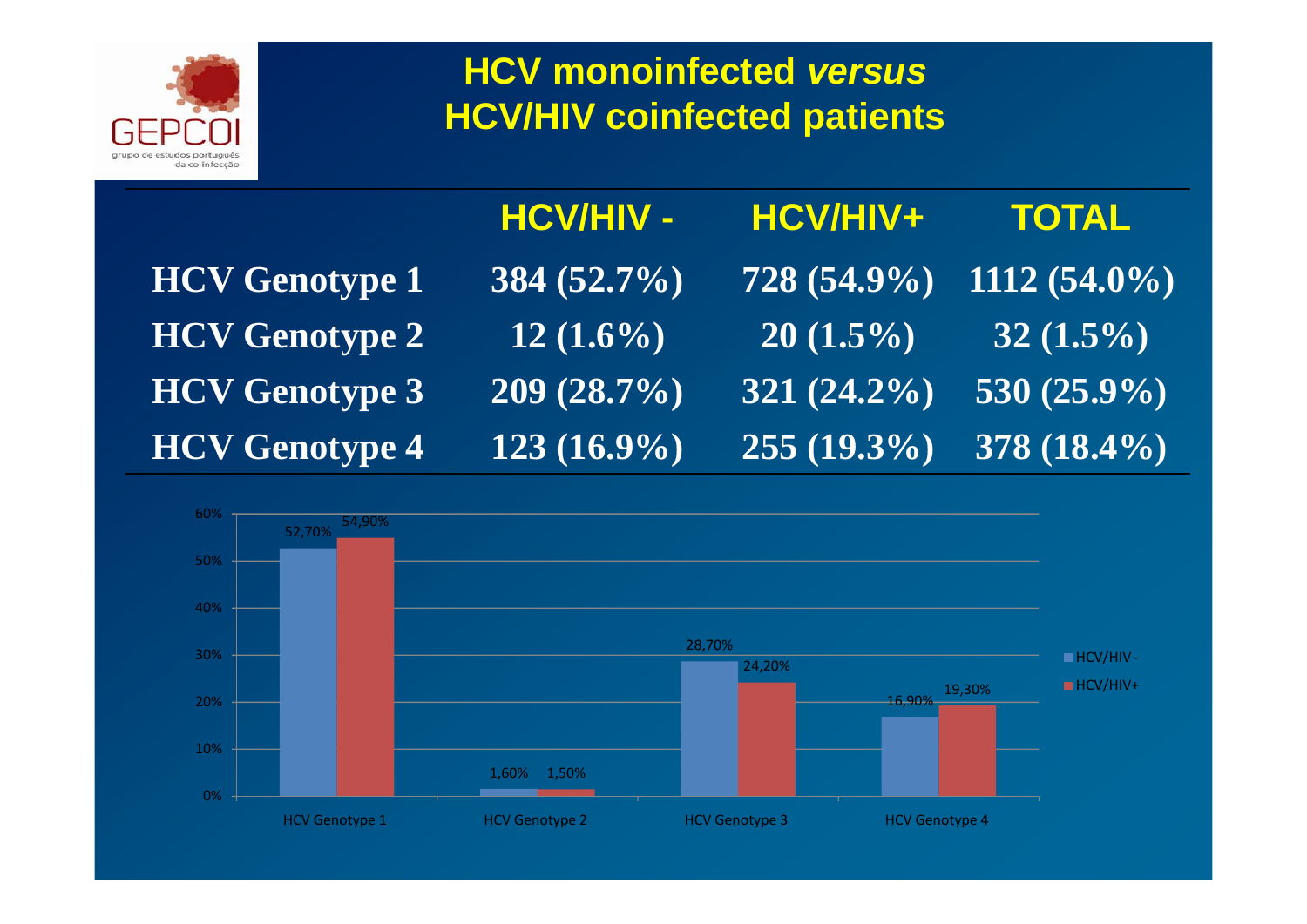

#### **Distribution of genotype by gender and mode of transmission**

Gender

#### Mode of transmission

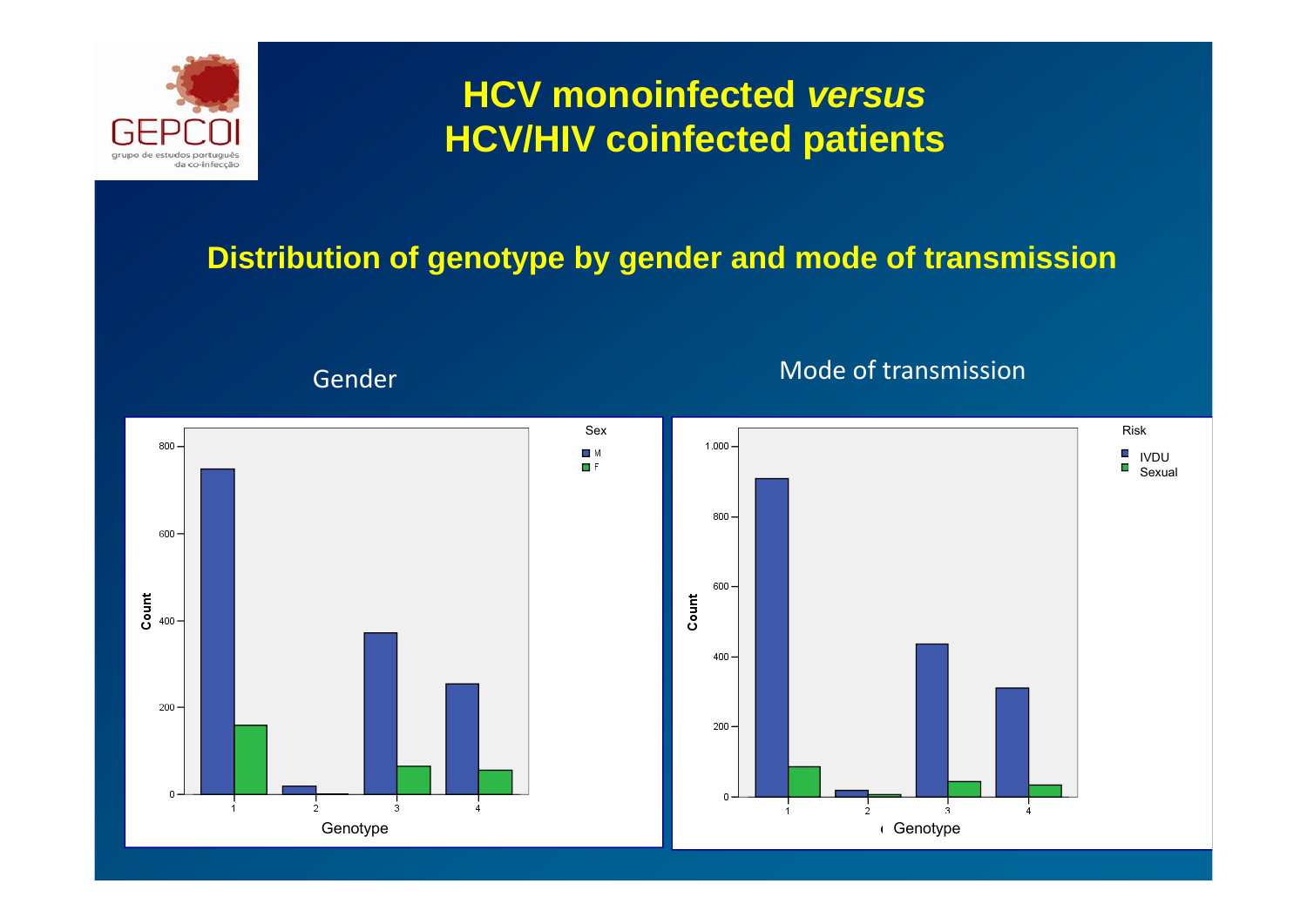

#### **Genotype distribution by HIV status and gender**

#### HIV negative **HIV** positive

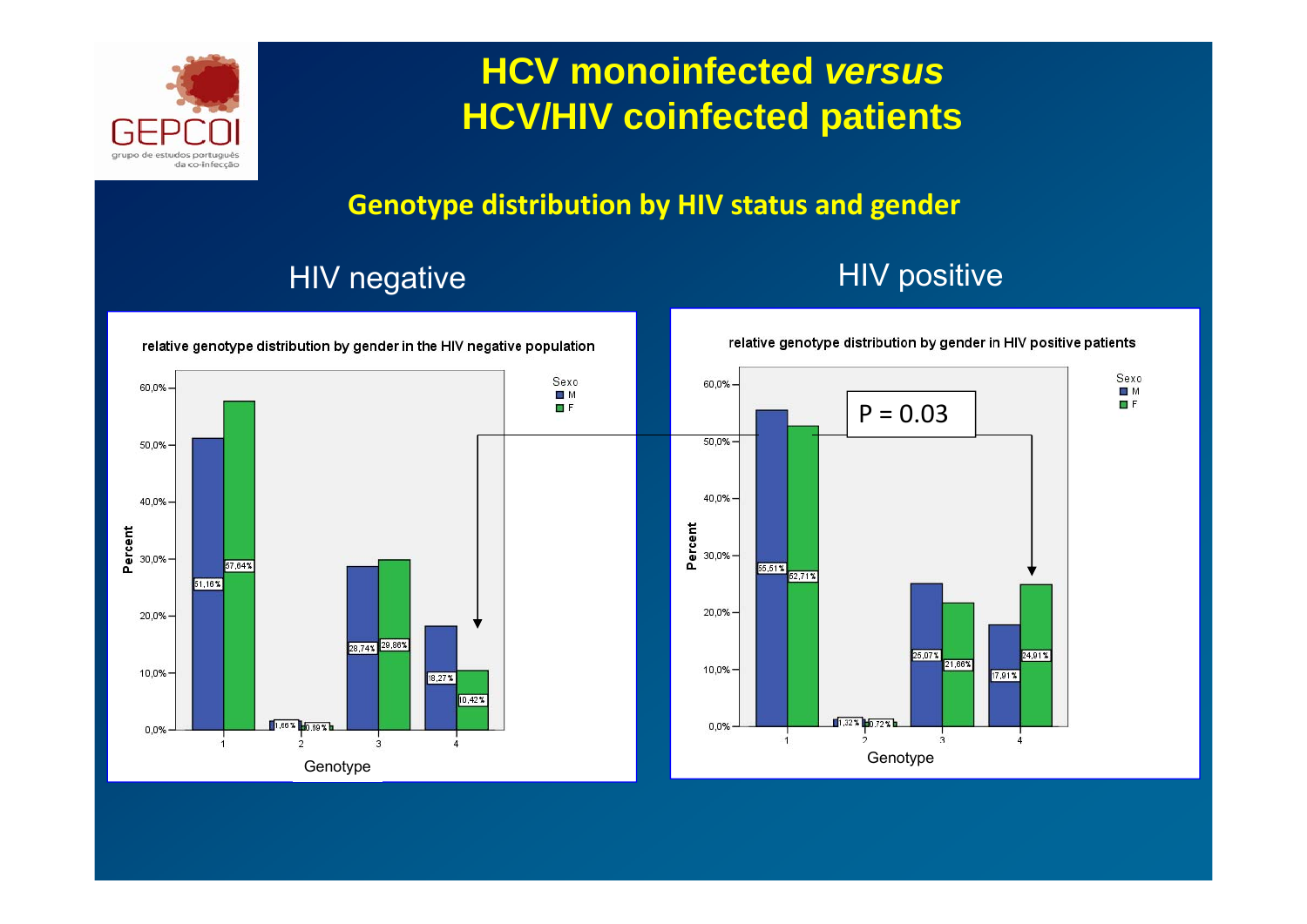

#### **BASELINE ALT BY GENOTYPE, HIV STATUS AND CD4 CELLS**

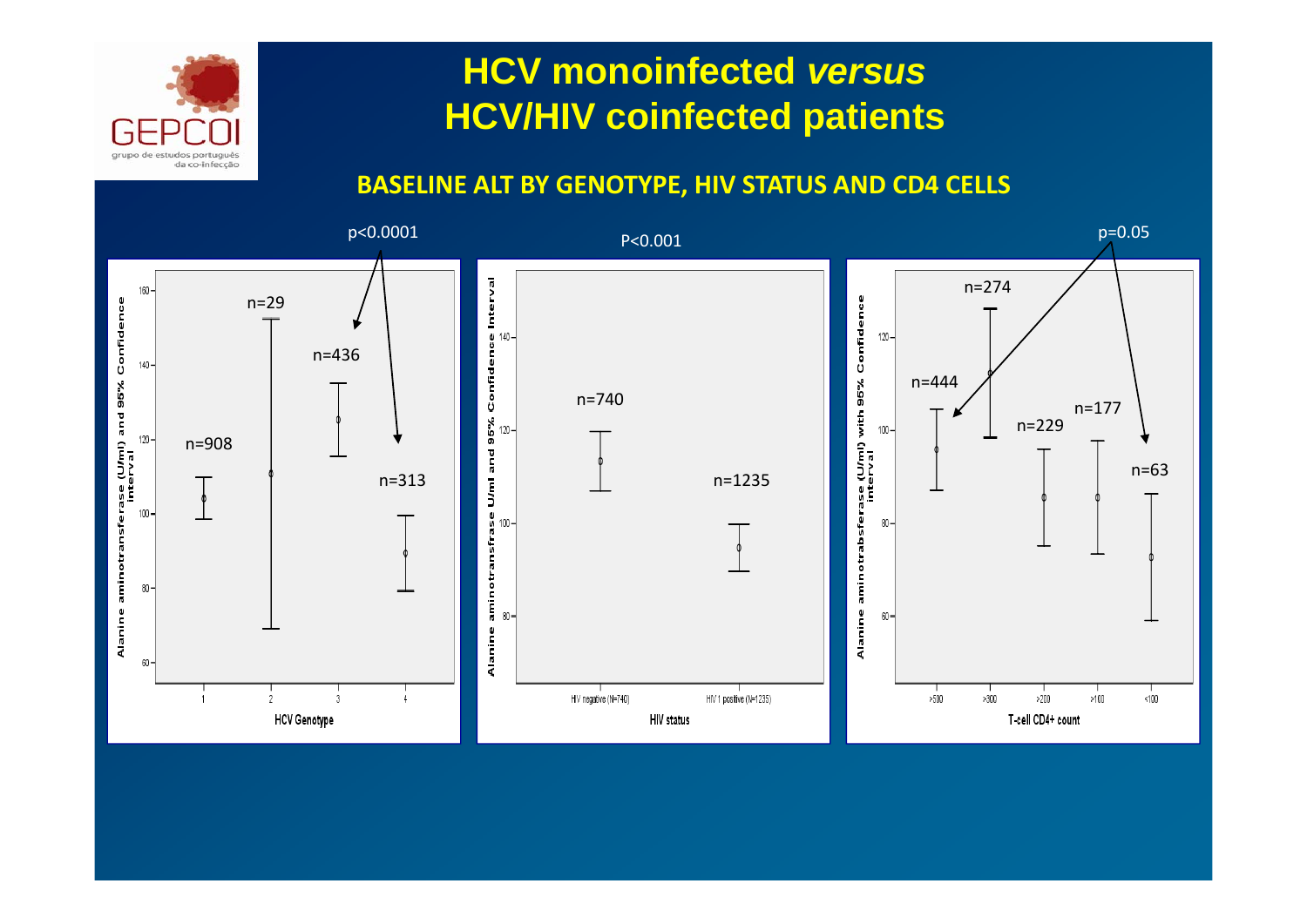



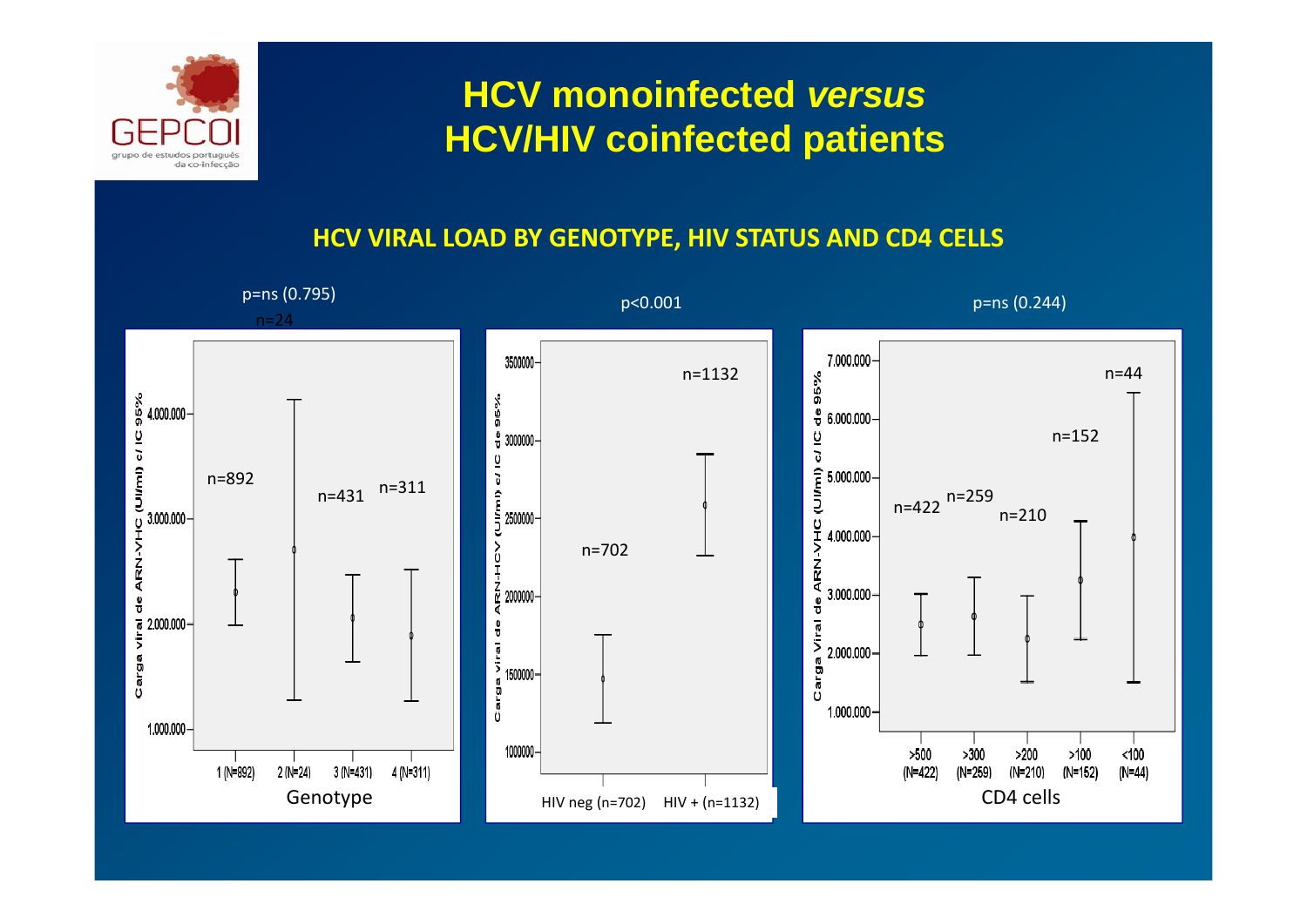# **Main reasons to treat chronic HCV in HIV-infected patients**

- **HIV patients live longer**
- HIV increases viral load of HBV and HCV
- **Faster progression to liver cirrhosis**<sup>1</sup>
- **Increased mortality due to end-stage liver** disease (ESLD) 2
- **Higher risk of hepatotoxicity following treatment with** antiretroviral therapy (ART) drugs

1. Poynard et al. J Hepatol 2003;38:257–65; 2. Rosenthal et al. J Viral Hepatitis 2007;14:183–188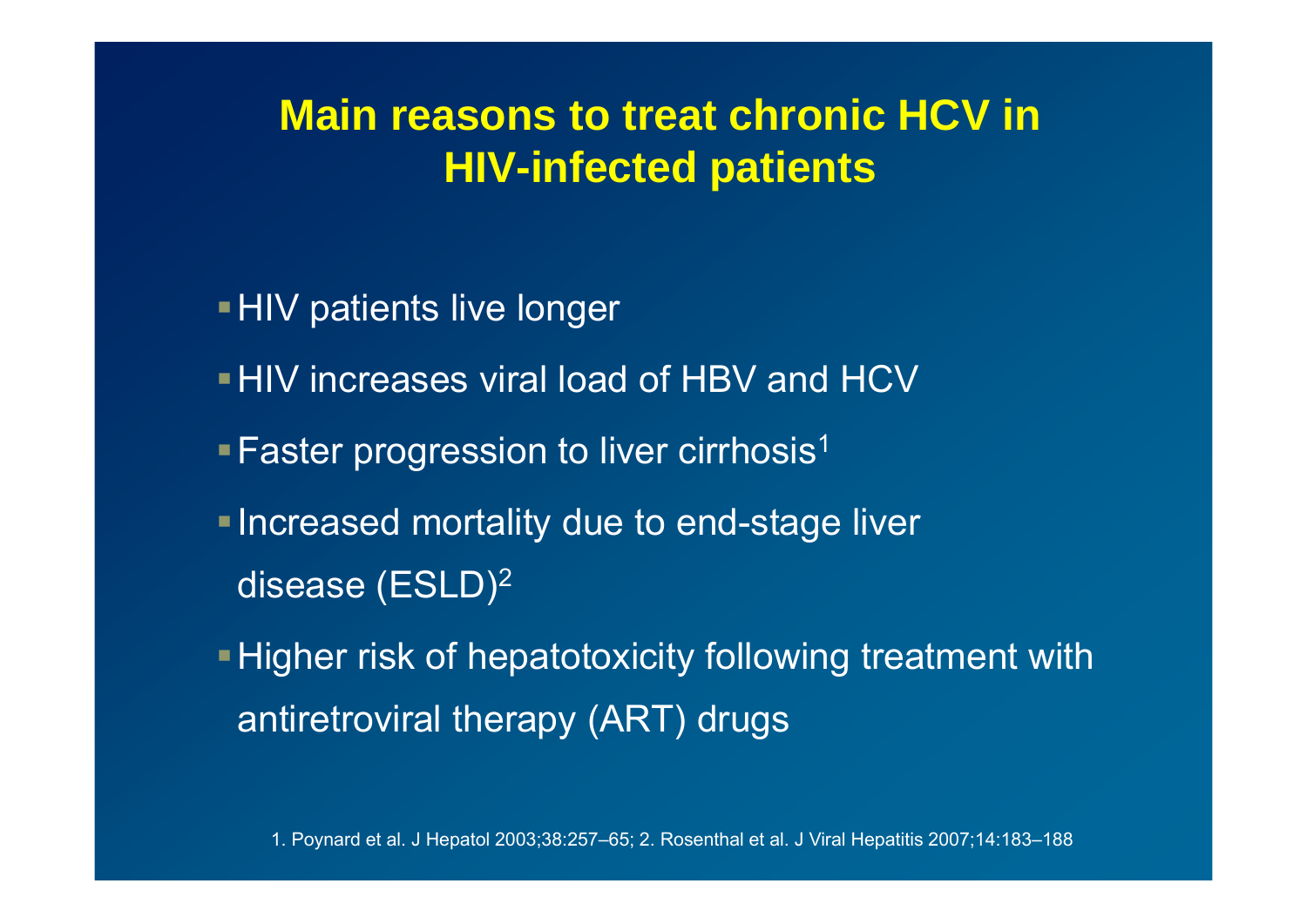# Treatment of coinfection in Portugal

Only 10‐15% of HCV/HIV co‐infected patients were treated

#### **Reasons for non‐treatment of chronic hepatitis C in HIV infection**

| CD4+ T cells count <200/mm <sup>3</sup>     | 26,8% (n=30)    | <b>Precarious socioeconomic conditions</b>                                  | $3,6\%$ (n=4)     |
|---------------------------------------------|-----------------|-----------------------------------------------------------------------------|-------------------|
| Severe psychiatric disease*                 | 17,9% (n=20)    | <b>Patient refusal</b>                                                      | $2,7\%$ (n=3)     |
| <b>Chronic alcohol abuse</b>                | $16,1\%$ (n=18) | <b>Recent immunological recovery</b>                                        | $1,8\%$ (n=2)     |
| Active intravenous drug use                 | $14,3\%$ (n=16) | Active opportunistic infections / Infectious diseases                       | $2,7\%$ (n=3)     |
| <b>Previous unsuccessfull HCV treatment</b> | $10,7\%$ (n=12) | <b>Absence of liver biopsy</b>                                              | $3,6\%$ (n=4)     |
| <b>Nonadherence with medical visits</b>     | $8,9\%$ (n=10)  | <b>Decompensated hepatic cirrhosis</b>                                      | $1,8\%$ (n=2)     |
| Thrombocytopenia <70 000                    | $7,1\%$ (n=8)   | Concomitant medication with rifampin/rifabutin, isoniazide,<br>pyrazinamide | $2,7\%$ (n=3)     |
| Serum creatinine level >1,5x ULN            | $2,7\%$ (n=3)   | <b>Anatomic splenectomy</b>                                                 | $0,9\%$ (n=1)     |
| Hgb<12(M) ou <11 (F) [mg/dl]                | $1,8\%$ (n=2)   | <b>Pregnancy</b>                                                            | $0,9\%$ (n=1)     |
| Age > 50 years                              | $2,7\%$ (n=3)   | <b>Nonadherence to HAART</b>                                                | $3,6\%$ (n=4)     |
| Severe pulmonary disease                    | $0,9\%$ (n=1)   | <b>Unidentified reasons</b>                                                 | 11,6%<br>$(n=13)$ |

Marques, N. 3rd Internat. Workshop on HIV and Hepatitis. Paris 2007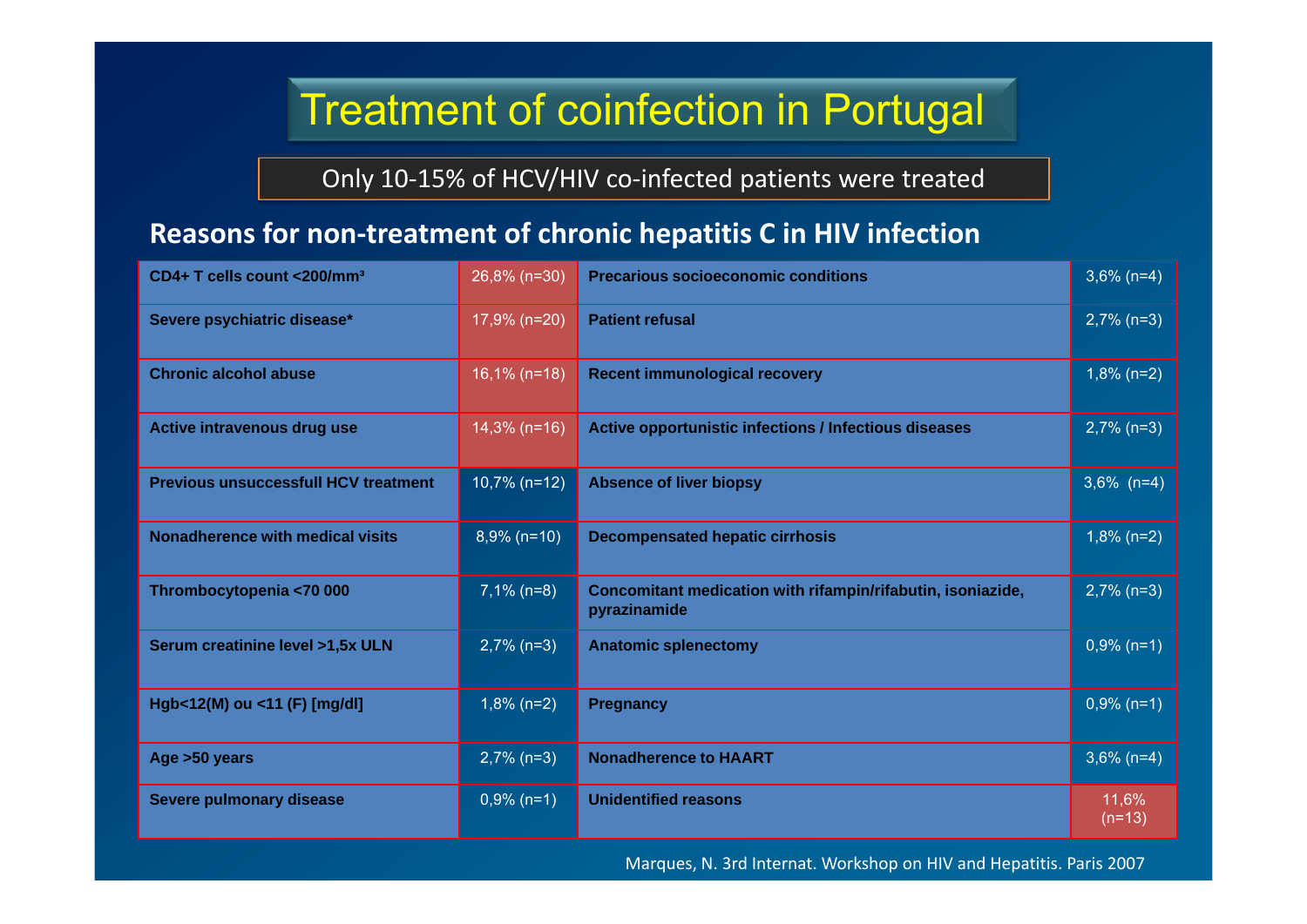# Barriers to HCV Antiviral Treatment Among IDUs



Patient desire = fear of therapy and lack of understanding regarding importance of therapy

Zehnter E et al. AASLD 2007. Abstract 276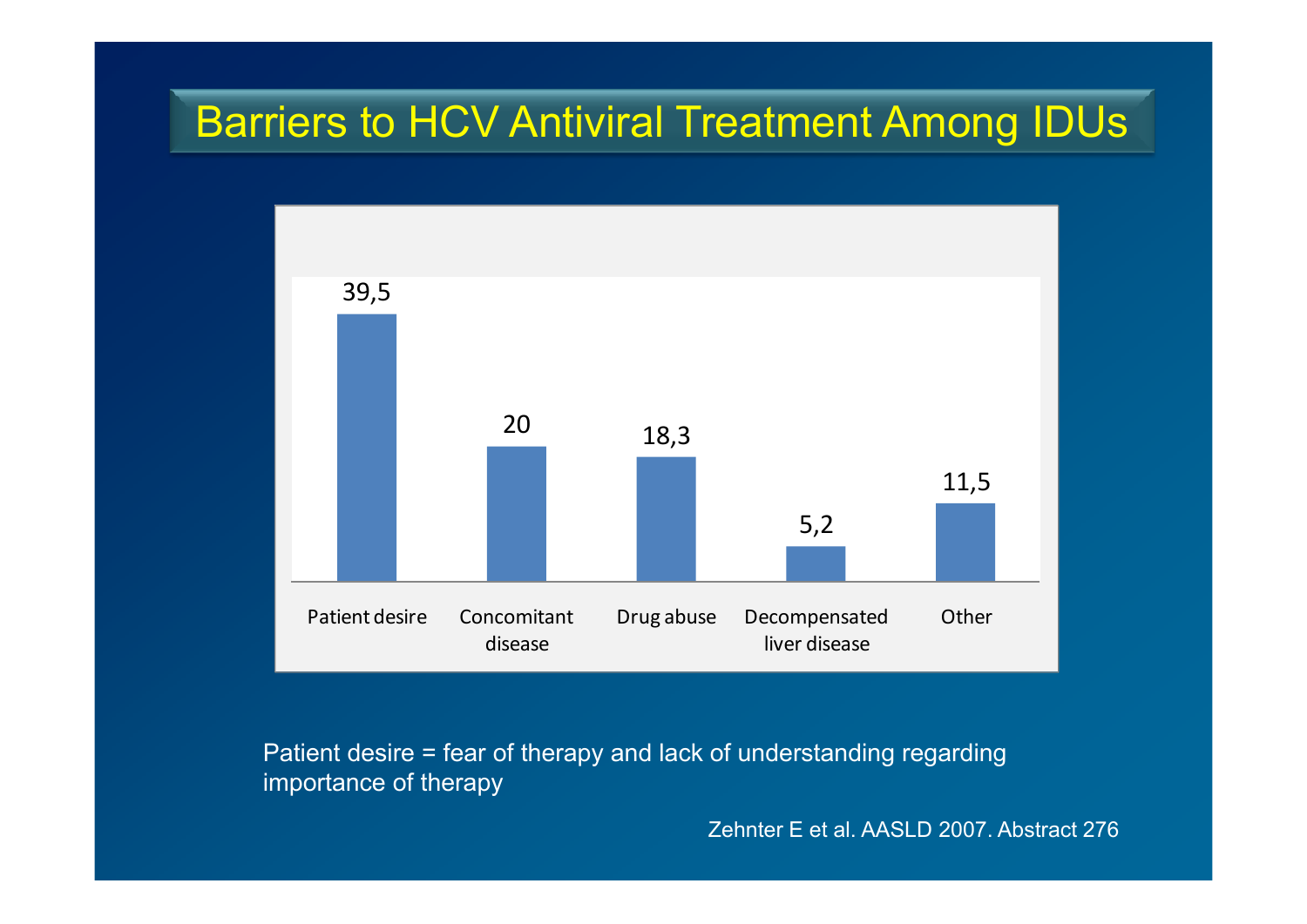# Barriers to HCV Antiviral Treatment Among IDU

- $\bullet$ Concern side effects
- •Don't feel sick
- $\bullet$ Other health problems
- $\bullet$ • Don't want to make liver biopsy
- $\bullet$ Inadequate information
- $\bullet$ Length of treatment

**❖** Clinical decision based in probable lower adherence in IDUs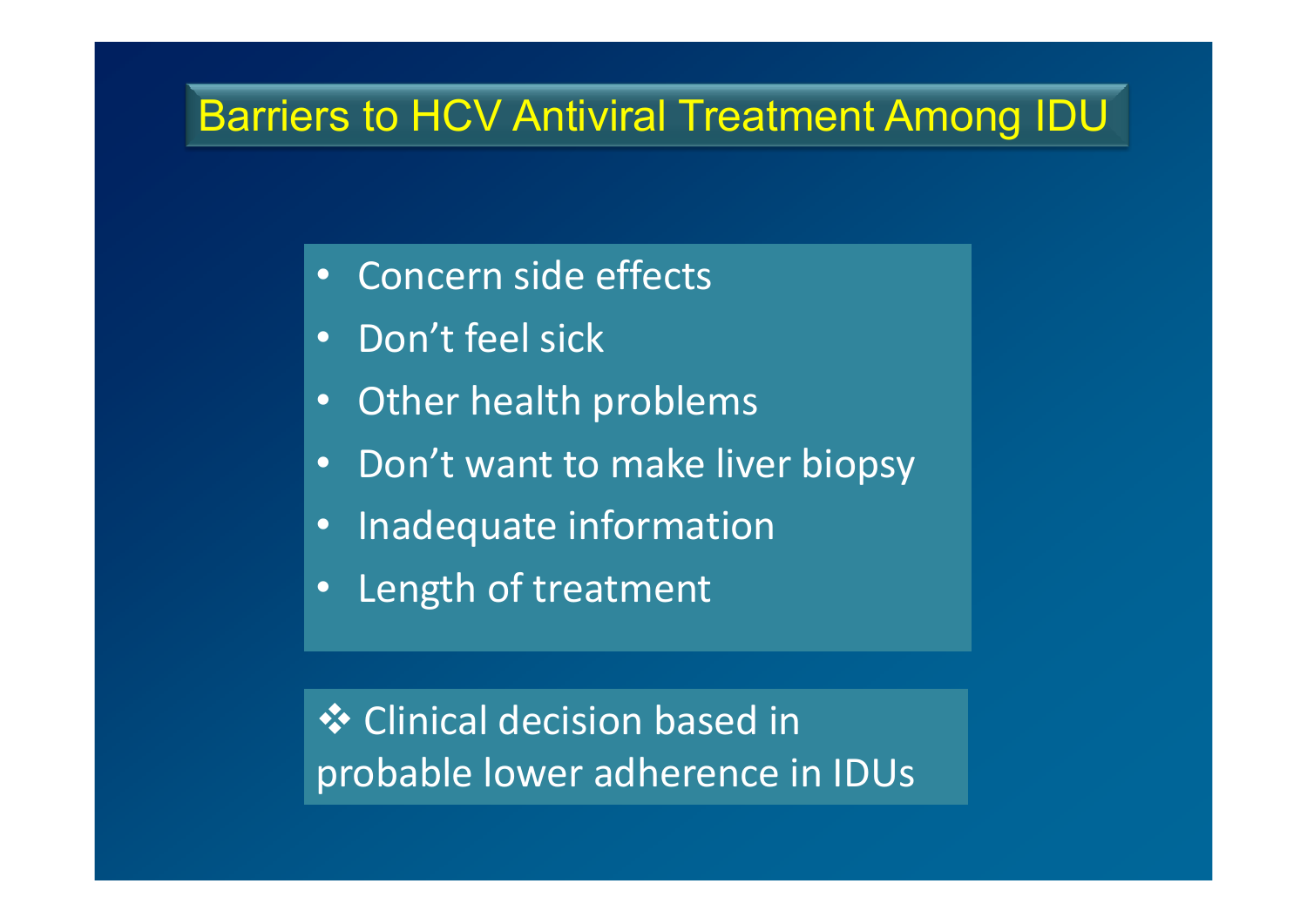

#### Sustained Virological Response

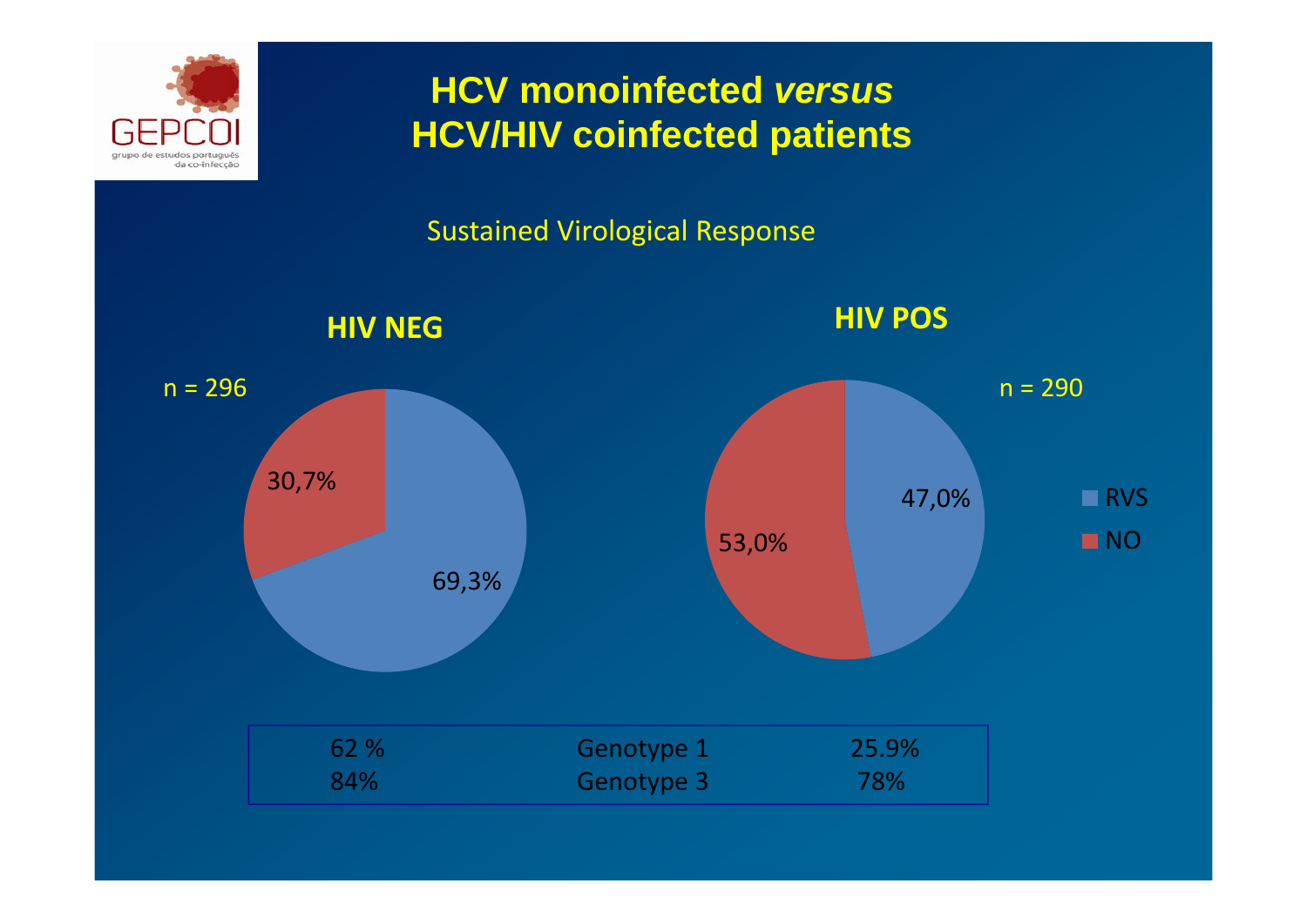# **Deaths in a cohort of 23,441 HIV patients on antiretrovirals**



Weber et al. Liver-related deaths in persons infected with HIV: the D:A:D study. Arch Intern Med 2006; 166: 1632-41.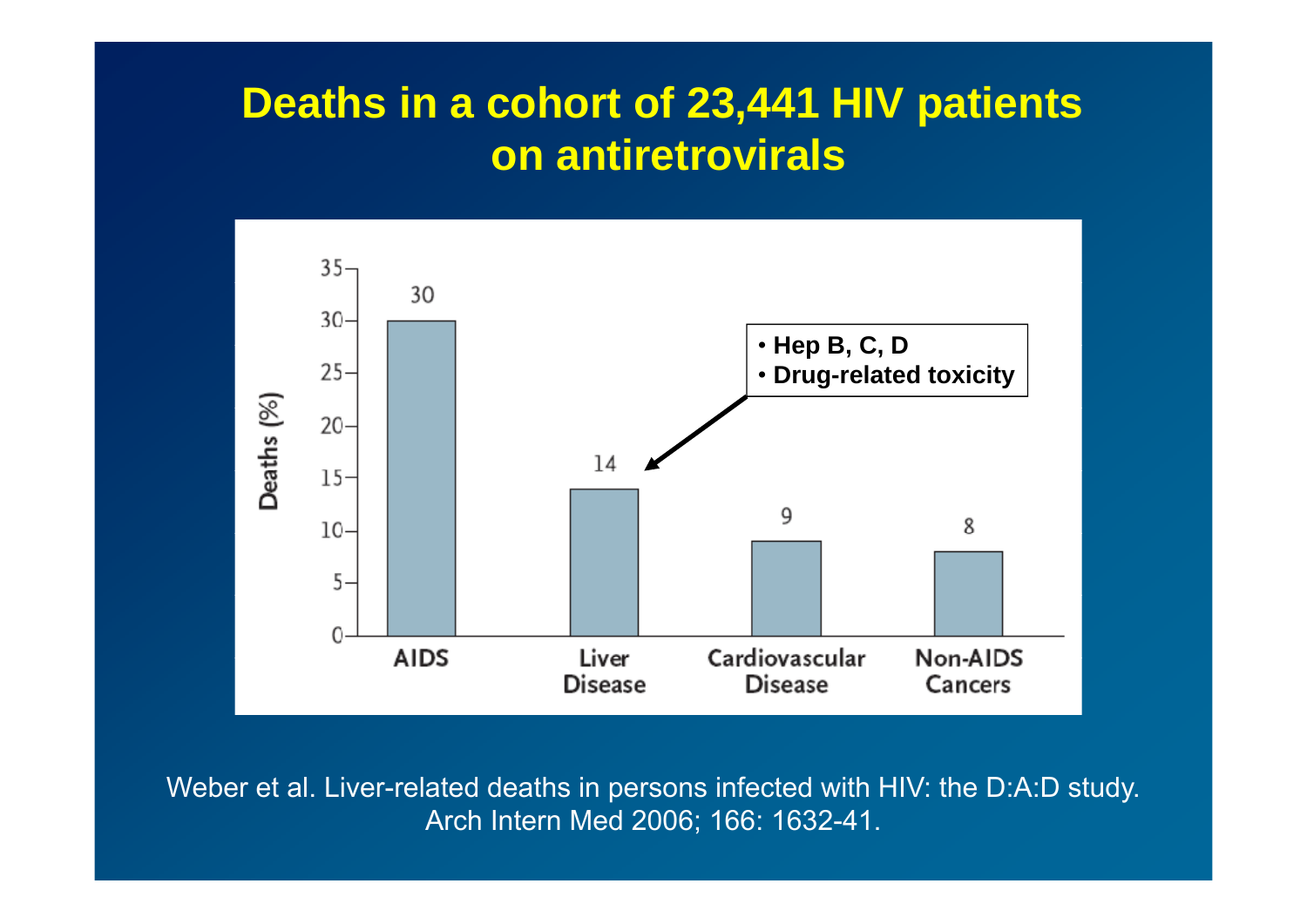#### Causes of Death in 2000 and 2009 in HIV-infected Patients Admmitted in ID Service (HJU)

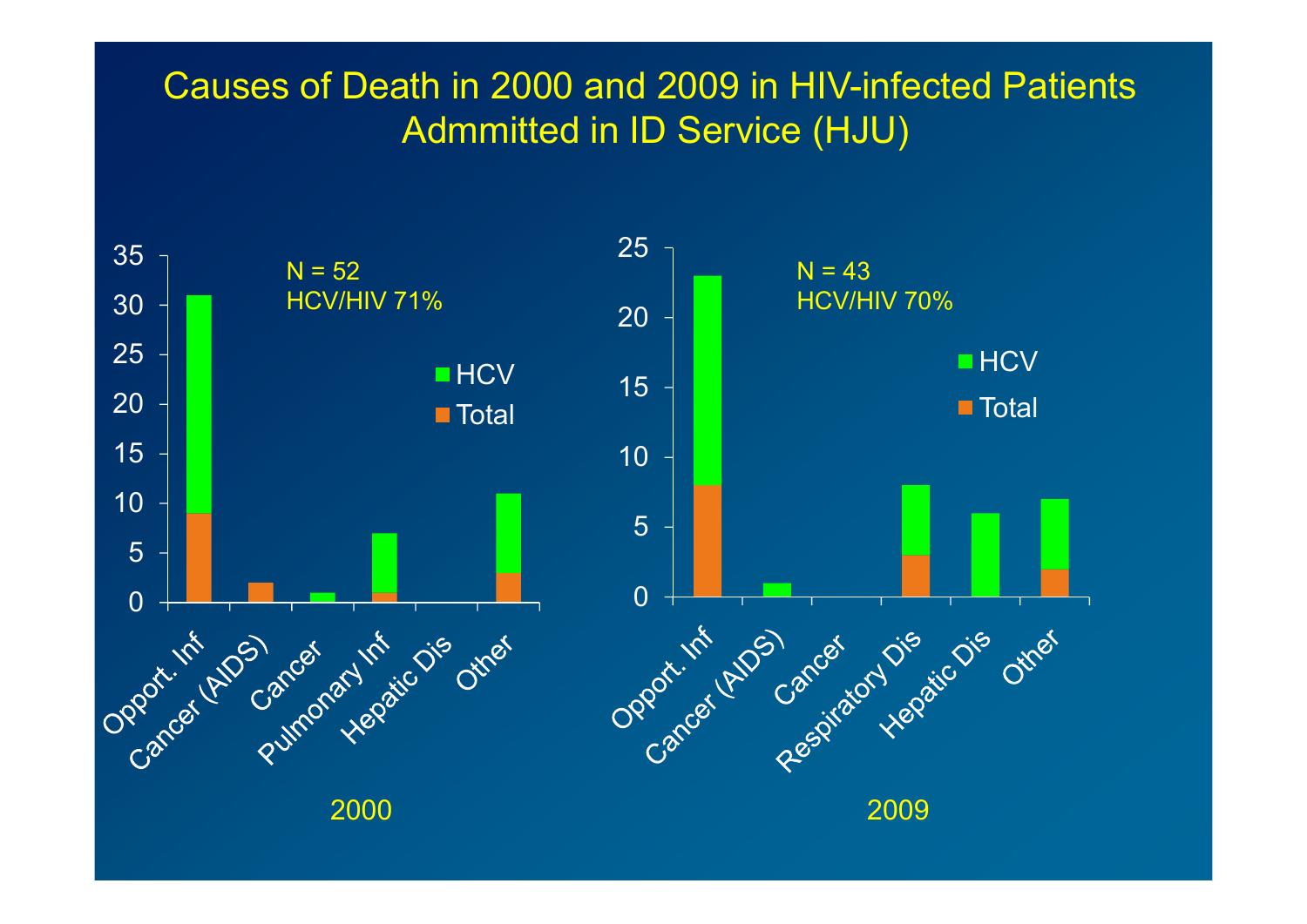

Epidemiology of coinfection (HIV, HCV) in Portugal

#### **CONCLUSIONS**

 $\checkmark$  The prevalence of HCV in the HIV-infected population is higher than 40%

 $\checkmark$  The number of new cases of HCV/HIV coinfection is decreasing in recent years

 $\checkmark$  Male/female ratio in coinfected patients is  $\approx$  4:1

 $\checkmark$  Mean age of coinfected patients is, at the moment of diagnosis, 38-39 years

 $\checkmark$  IVDU is the most important mode of acquisition of both viruses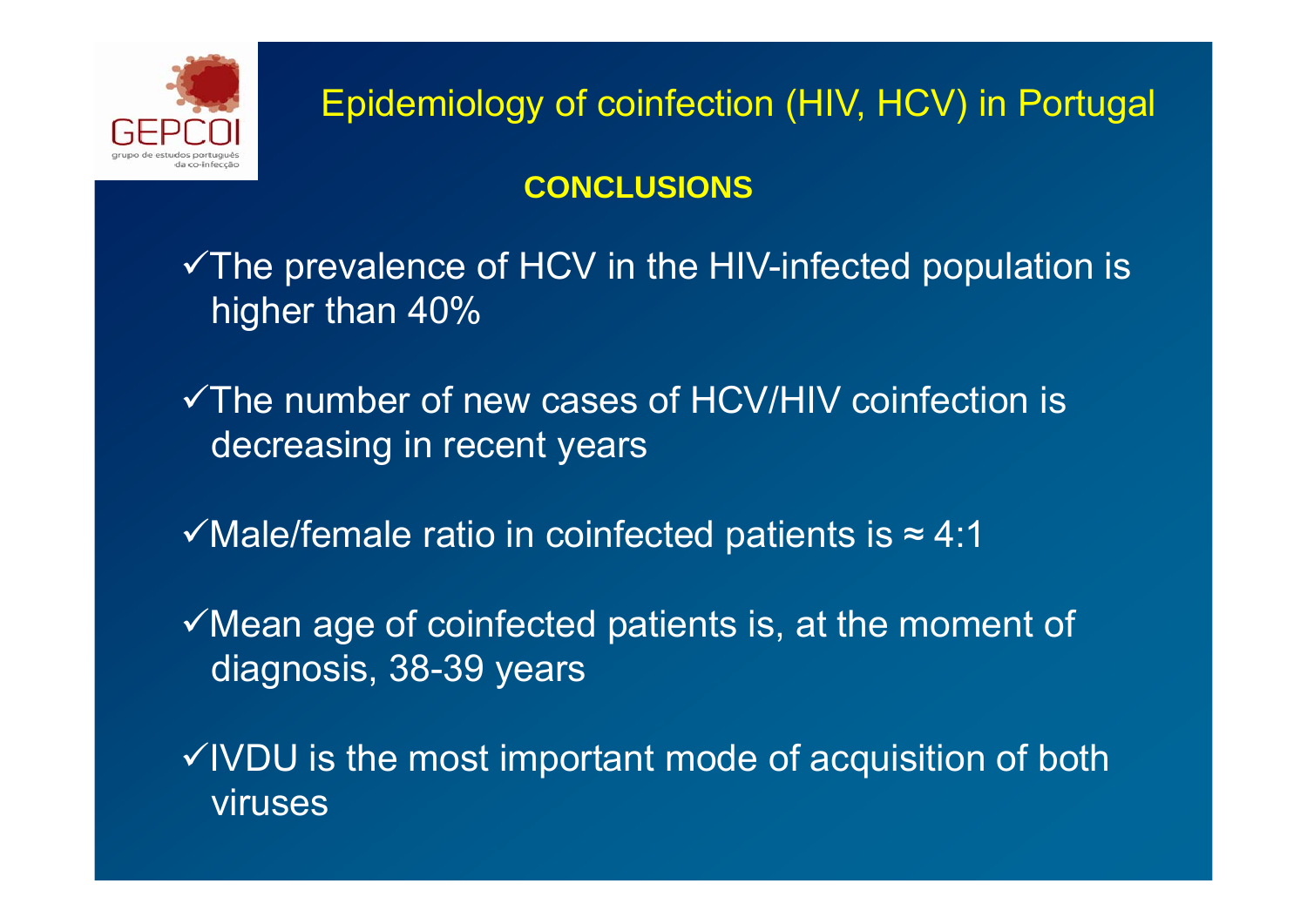

#### **CONCLUSIONS**

 $\checkmark$  Genotype 1 (55%) and genotype 3 (26%) are the most prevalent genotypes in coinfected patients  $\checkmark$  Genotype 4 (18.5%) is also relevant is this population

- $\checkmark$  In patients infected with genotype 3 mean baseline ALT values were higher than in patients with other genotypes
- 9 Baseline ALT values were lower in coinfected *versus* monoinfected patients
- $\checkmark$  In coinfected patients ALT levels were directely associated with CD4 cell count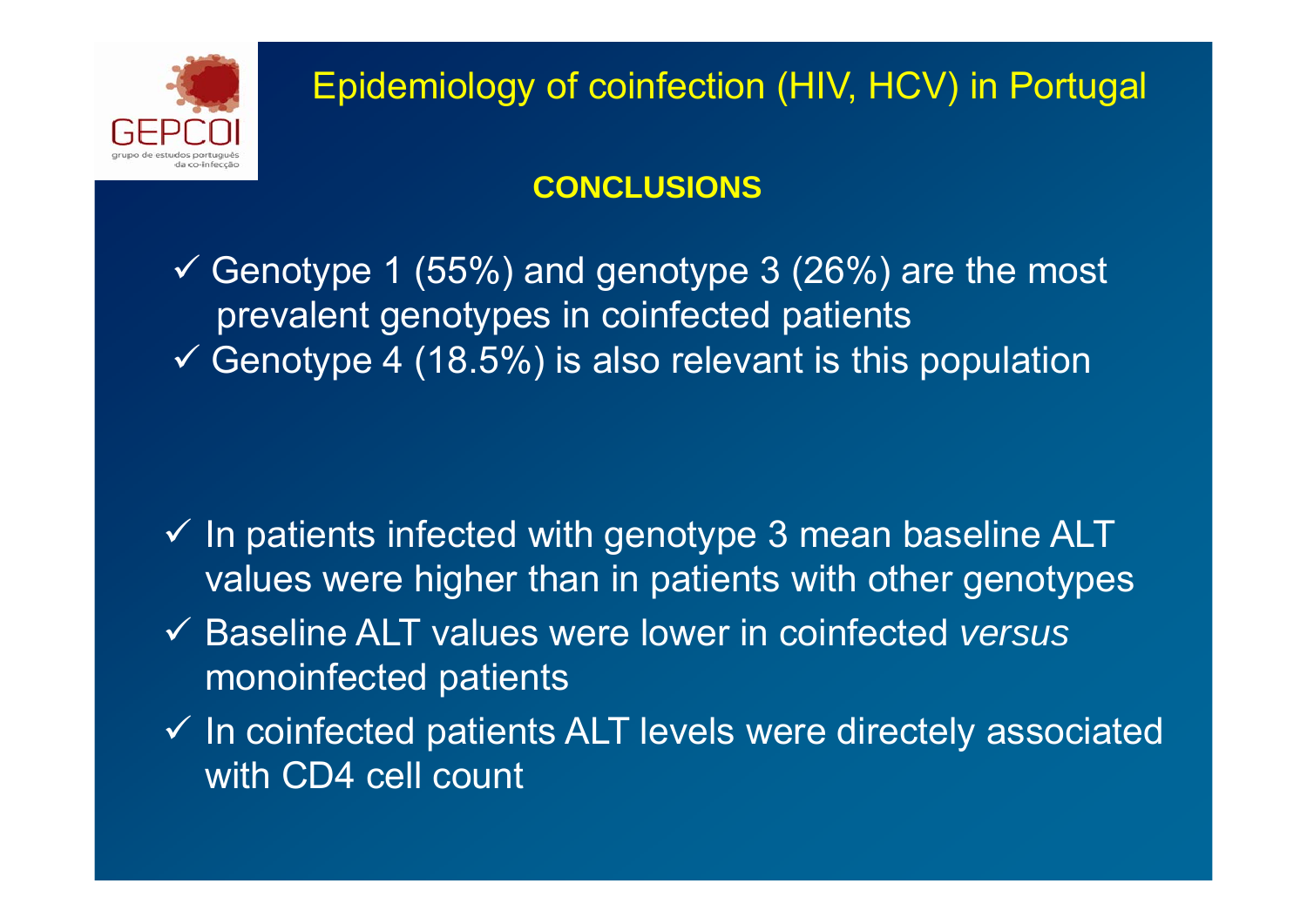

#### **CONCLUSIONS**

- $\checkmark$  Mean baseline HCV viral load was higher in coinfected patients when compared with monoinfected
- $\checkmark$  In coinfected patients, HCV viral load was inversely associated with CD4 cells count
- $\checkmark$  SVR was lower in coinfected patients with genotype 1 (when compared with monoinfected patients) but response to treatment was good in patients with genotype 3
- $\checkmark$  All efforts must be done to treat coinfected patients to prevent the rising mortality registered in this population